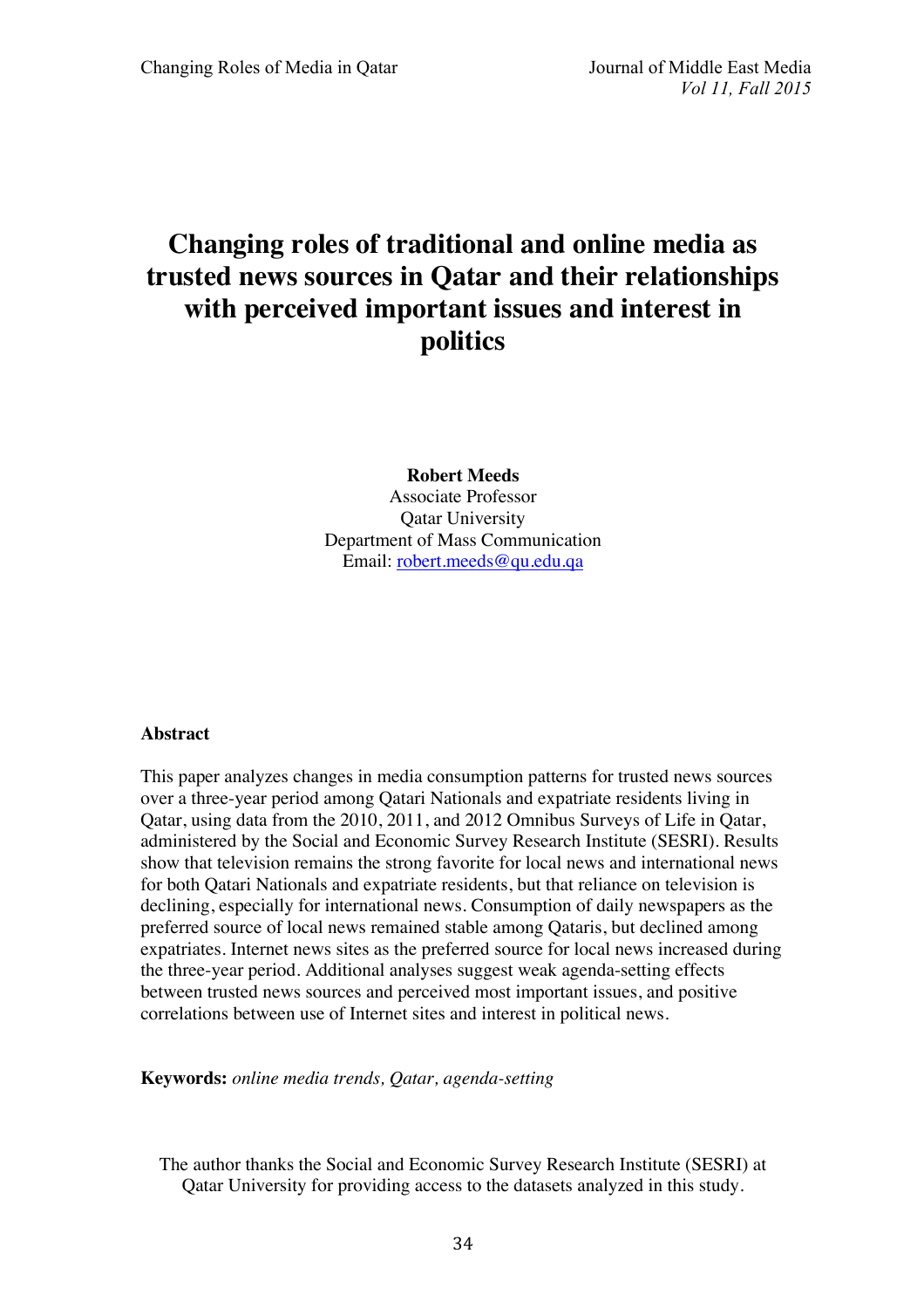The adoption rate of Internet technologies by individuals and media organizations since the 1990s has been unprecedented as a major technological revolution. As early as the 90s, scholars and technologists have been investigating how the Internet is changing people's lives (e.g., Kraut, Lundmark, Patterson, Kiesler, Mukopadhyay, & Scherlis, 1998). This study looks at combined trends of how people are using both traditional media and online media to investigate how usage rates are changing over a three-year period in Qatar.

Social media in particular appear to be driving much of the changes in the media people interact with, affecting consumption for both traditional and digital information sources. These social media have become major forces in how people across the globe spend their time, interact with each other, and find out about what is happening in their communities and the world at large. If Facebook were a country it would be the third most populated country in the world (Internet World Stats, 2014). Of the two most popular social media platforms, Facebook boasts approximately 1.15 billion users; Twitter has 218 million (Koh & Vranica, 2013). Increasingly, social media also disseminate news in addition to their functions as social outlets.

News organizations and individual journalists have gradually embraced social media as a way to interact with audiences and, they hope, drive traffic to their news sites. News organizations have found the latter goal (increasing visits to their own websites) to be elusive, however, and that readers who do visit news sites via social media links "have far lower engagement with that outlet than those who come to that news site directly (Pew Research Center, 2014). Doctor (2010) estimated that Facebook users spend 10 times as much time on Facebook as they do on news websites. And for the most part, people's exposure to news on social media appears to be incidental, meaning that they are primarily using the social media sites for other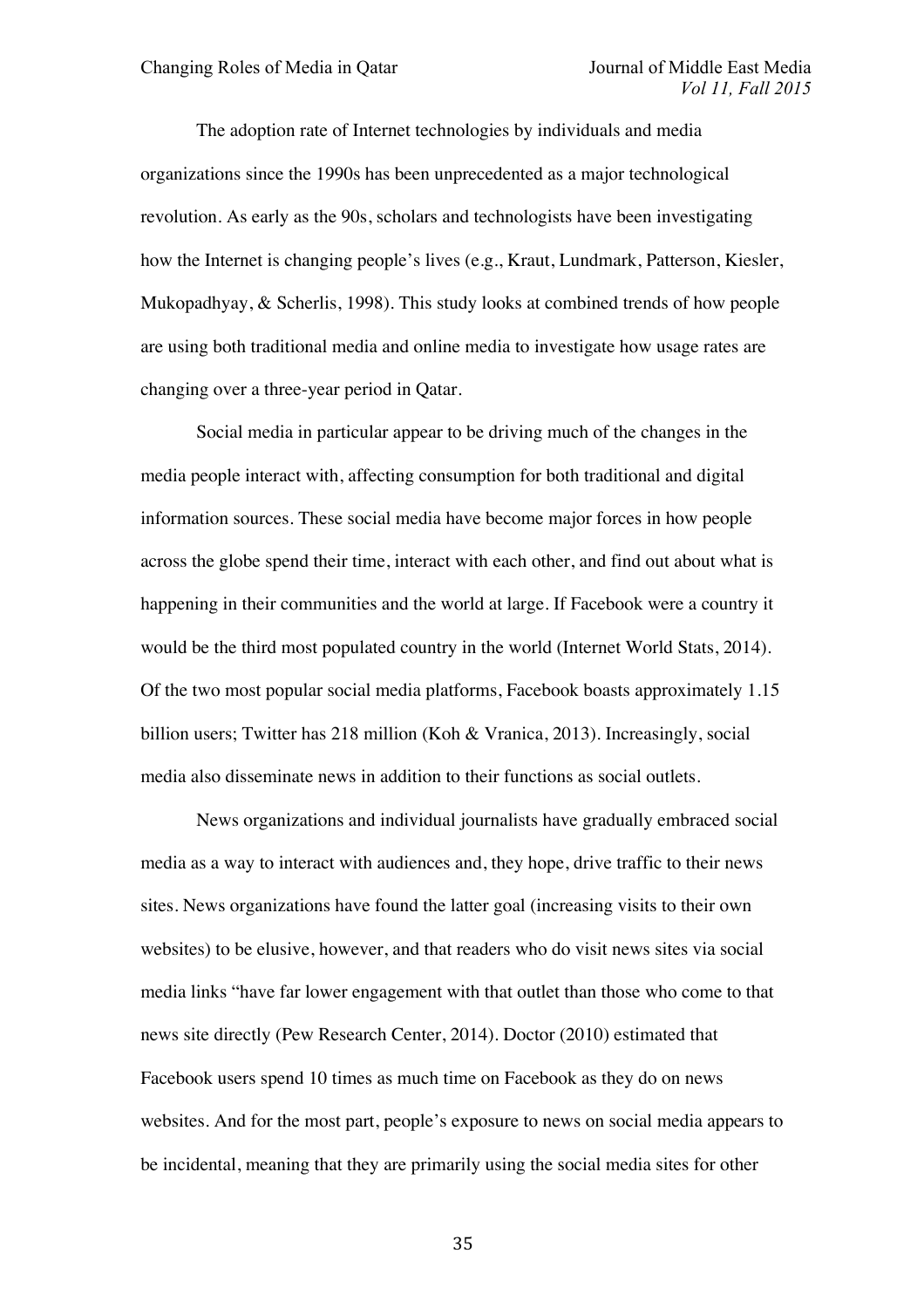reasons but often happen to encounter news information while they are on social media sites (Pew Research Center, 2014). In some cases, however, audiences do use social media to follow the news, with social networks therefore becoming a populist form of news publishing. For example, a survey by Aref (2013) found that Egyptian college students were more likely to go to Facebook than Google to find information on breaking news.

As the number of social media users has increased, so has the potential for social media to have an impact on political processes and outcomes. Mass media research has a long history of investigating the relationships between news media consumption and political knowledge and attitudes (e.g., Herring, 1938). Not surprisingly, scholars are now turning their attention to investigating similar effects with social media usage (e.g., Gueorguieva, 2007; Williams & Gulatti, 2007). For example, Barack Obama's 2008 presidential campaign was widely credited for its shrewd use of social media in helping empower and mobilize young voters. And the effective use of social media by activists and ordinary citizens during the Arab spring in 2011 has spurred considerable scholarly activity in a short period of time (e.g., El-Shaarawi, 2014)

Though published research focusing on how Arab or Middle East media affect public opinion or political views has a more brief history, the body of literature in this area is growing. Most of this research has applied interpretive social science or critical-cultural epistemologies, though a few researchers have recently started using public opinion survey techniques on samples in these regions (e.g., Elareshi & Gunter, 2012; el-Nawawy, 2006; Meeds, et al., 2013). In the MENA region, the role of social media use during the Arab Spring has received much attention, but scholarly views about its effects are disparate. While major news networks and some scholars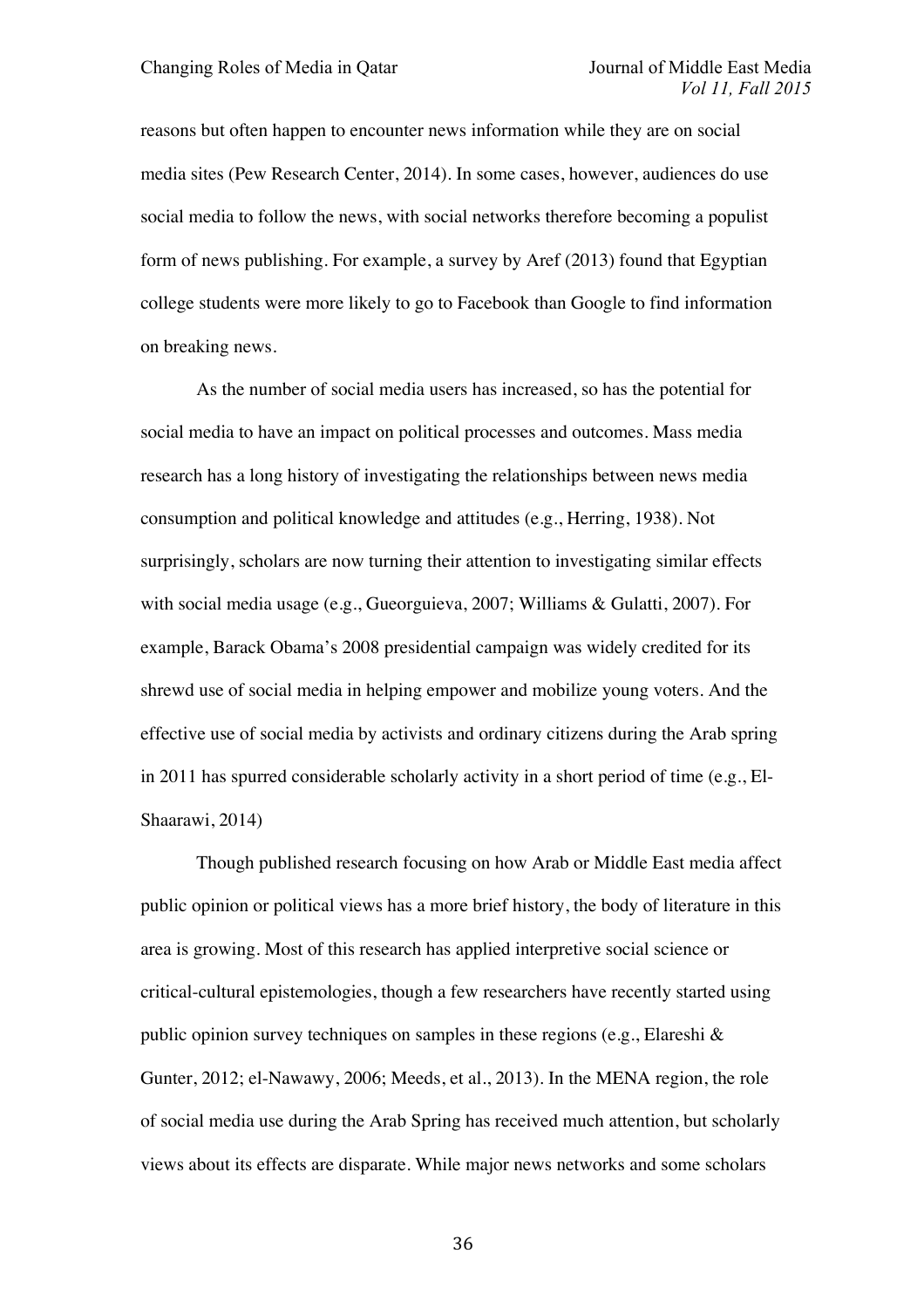(e.g., Khondker, 2011) have emphasized social media as a key driver of the Arab Spring demonstrations, empirical content analyses of social media data suggests a more complex role and "that social media use was not dominant in demonstrations, but may have played an important role in connecting and motivating protestors" (Wilson & Dunn, 2011, p. 1248). Social media also provide a conduit for those who may have a hard time getting their story told in traditional media. For example, Najjar (2010) described young Palestinians using social media to define a Palestinian identity during the 2008-2009 War on Gaza.

The general research findings related to social media and politics are mixed. In addition, very little empirical research has attempted to measure these effects in Middle Eastern countries or Arab societies.

Qatar, the focus of this study, is a small, conservative Arabian Gulf country of approximately 12,000 square kilometers, bordering eastern Saudi Arabia and proximal to Bahrain and the United Arab Emirates. Qatar has been ruled by the Al Thani family since the mid-1800's. A former British protectorate, Qatar gained its independence in 1971. Ethnically diverse, approximately 2.1 million people live in Qatar, with Qatari nationals comprising only about 13 percent of the total population. The major ethnicities are Arab (40 percent), Indian (18 percent) and Pakistani (18 percent). Approximately three-quarters of Qatar's residents are Muslim and about 90 percent of these are Sunni Muslims. The small country boasts some of the world's largest oil and natural gas reserves, and as a result, has the highest per capita income of any country in the world. This high level of prosperity enjoyed by many expatriate workers in Qatar as well as Qatari nationals has likely contributed to the political stability of the country during a period of relative instability in the MENA region as a whole. However, Qatar has also increasingly been the subject of international scrutiny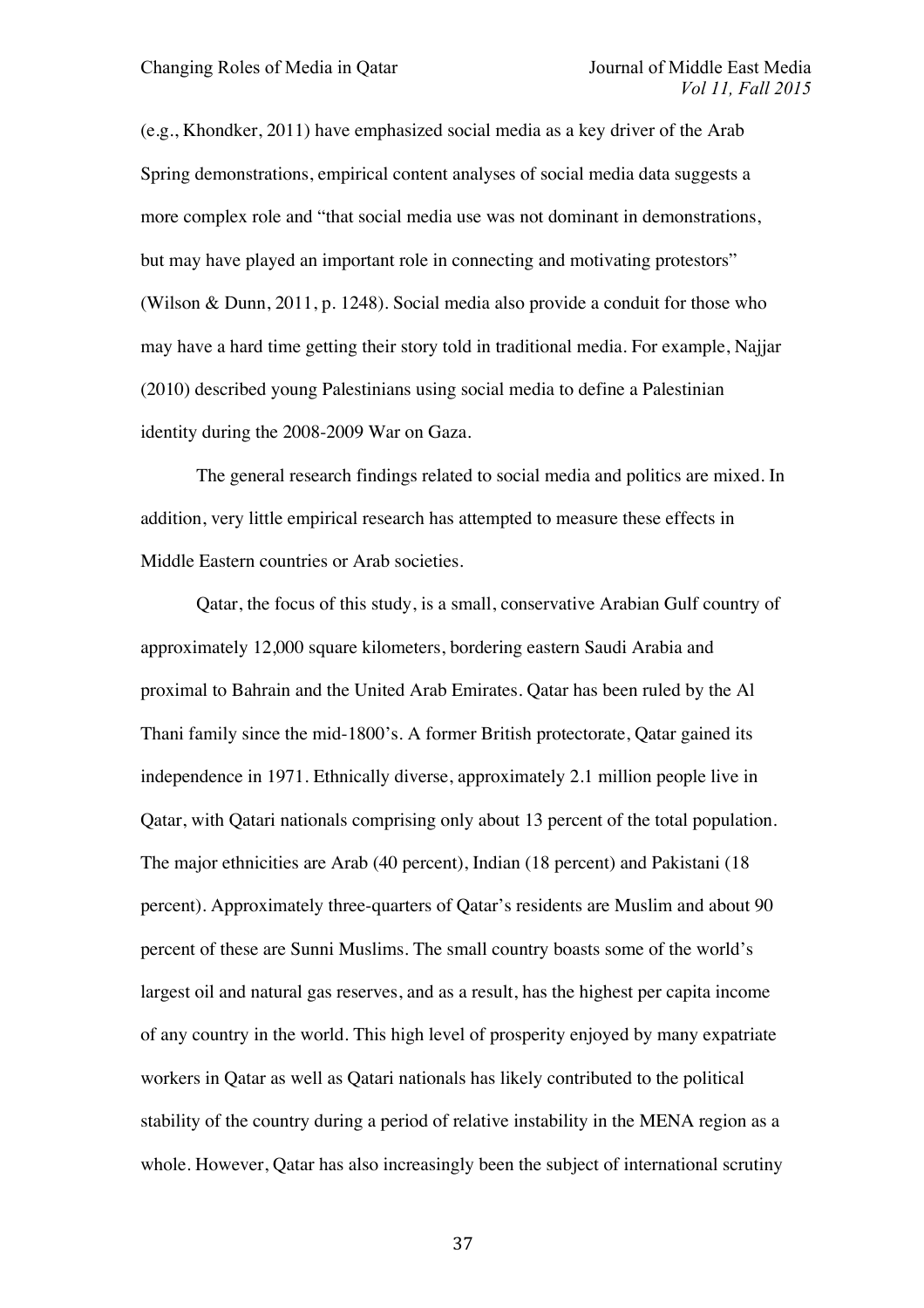and criticism for its treatment of workers and for its regional political stances.

(Central Intelligence Agency World Factbook, 2015).

#### **Declining traditional media**

As data from a 2013 survey by e-Marketer confirms for U.S. audiences, the average adult is now spending more time with digital media than with television, marking a sea-change in television's long dominance as the primary mass medium. In particular, the average U.S. adult spends about 4.5 hours daily watching television, which is about the same as in 2010. The increase in digital media usage over the same time period, though, has been phenomenal. In 2010, the average adult spent 3:11 hours with digital media (2:22 online / 0:24 mobile / 0:26 other). In 2013, however, these rates jumped to 5:16 (2:19 online / 2:21 mobile / 0:36 other), an increase of 66 percent over a three-year period. Most of this increase is due to mobile (e-Marketer, 2013). Over the same three-year period, adult usage of traditional print media declined by 36 percent from 50 minutes per day to 32 minutes, barely a half hour. Most of this decline in print media usage is due a 40 percent three-year decline in time spent reading print newspapers, from 30 minutes per day to 18 minutes per day (e-Marketer, 2013). This type of media use research is rarely conducted in the MENA, but one recent source reported current average usage for adults among eight Arab countries (Qatar, Bahrain, Egypt, Jordan, Saudi Arabia, Lebanon, Tunisia and United Arab Emirates) and found time watching TV and time spent on the Internet using wireless devices to be similar at about three hours per day, while time spent reading newspapers averaged just under one hour per day (Dennis, Martin & Wood, 2014). Additionally, an ITC blog in Qatar reports that the average person in Qatar who uses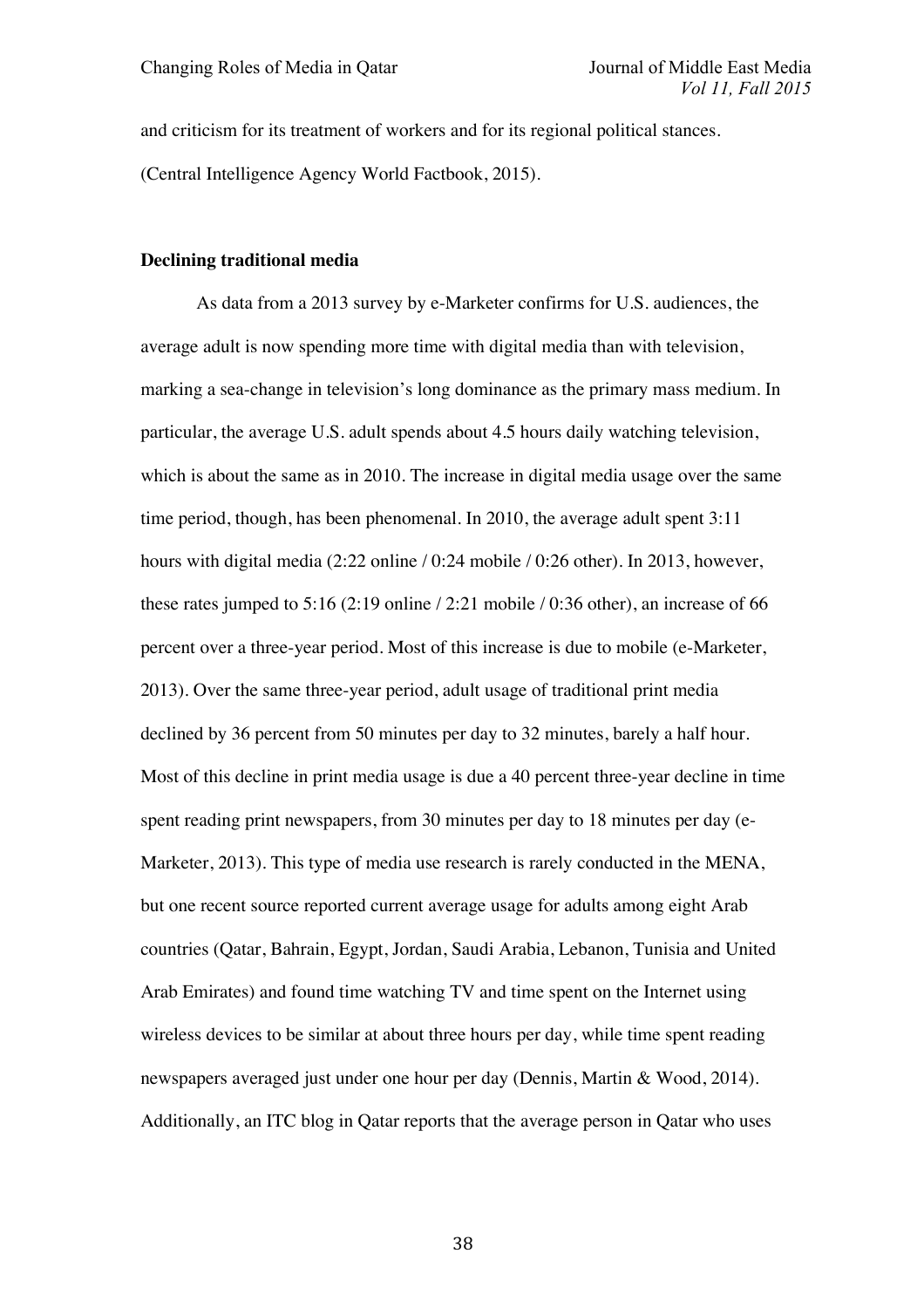social media spends 3.1 hours per day on social media sites and that approximately 35 percent do so using mobile devices (Radcliffe, 2014).

The declining usage of traditional media, especially print media, cannot be attributed entirely to the public's fascination with new technology. Advertising revenues for traditional media continue to fall or remain flat. U.S. ad revenues for television in 2013 remained about the same as the year before (-0.6 percent), radio revenues dropped 1.2 percent, magazines dropped 5.1 percent and newspapers dropped 8.2 percent. Projections for 2014 print advertising revenues remain bleak, with another 7 percent drop predicted (MAGNA Global, 2014). While traditional ad media revenues fall, however, digital media advertising revenues grew by 17 percent in 2013 (MAGNA Global, 2014). Reports on MENA region advertising spending by type of media are not readily available, but some experts expect digital ad spending to triple in the MENA region from 2013 to 2018 (Jones, 2014).

Evidence is accumulating that as advertising revenues for traditional media have fallen or at least stagnated over the last decade, the evaporating revenue stream is causing publishers to cut back on their investments in news content. As the PEW research center reports, "Nearly one-third  $-31\%$  – of people say they have deserted a particular news outlet because it no longer provides the news and information they had grown accustomed to" (Sterling, 2013).

## **Evolving agenda-setting roles in a changing media landscape**

Agenda-setting provides a cogent theoretical framework to examine how changing media consumption patterns might affect public perception of important issues, political participation, and personal network levels of influence within societies (McCombs & Shaw, 1972). Though early research in agenda-setting focused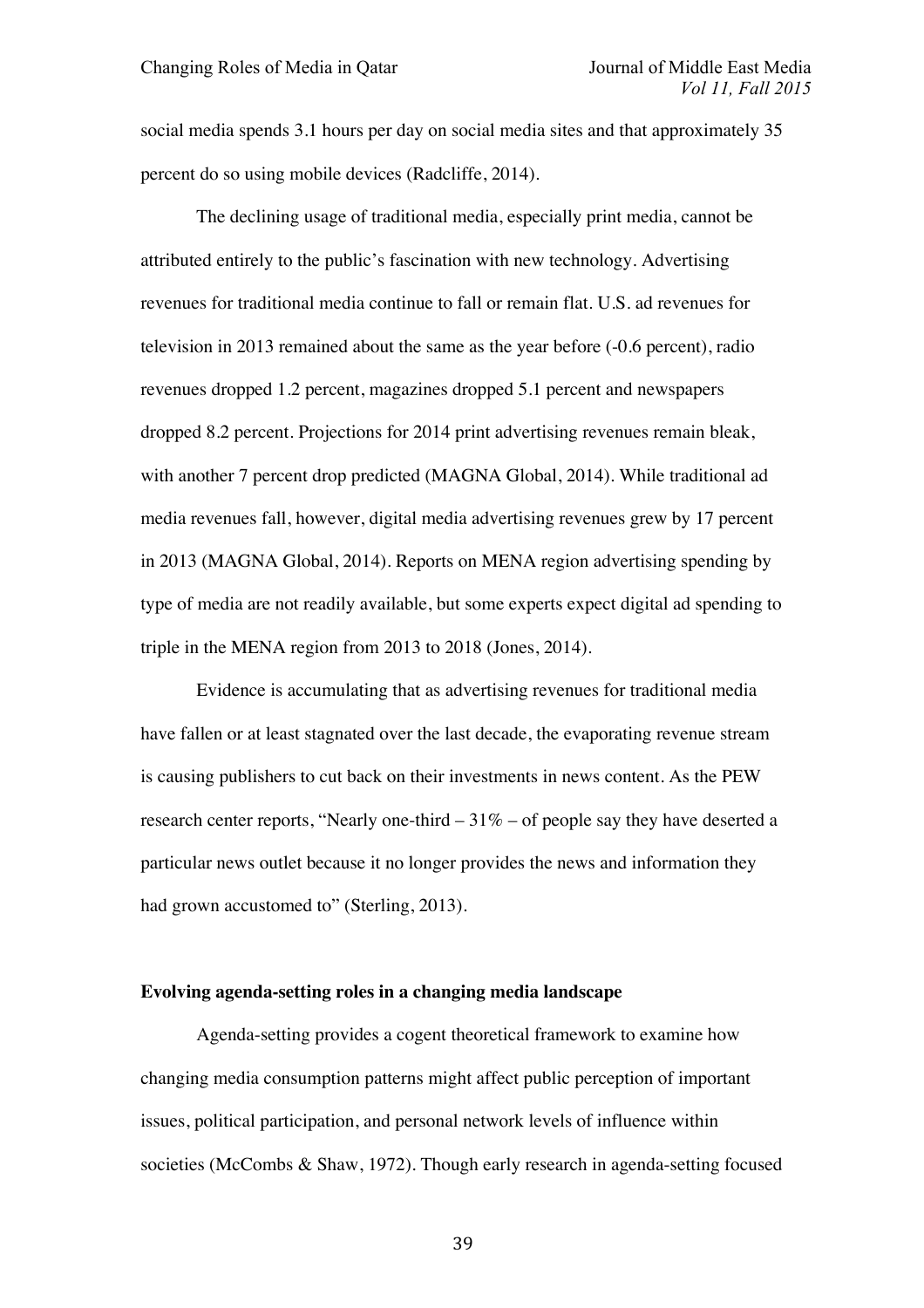on ways in which traditional vertical media set the agenda for public opinion about what issues were most important (now known as first level agenda-setting), much of the agenda-setting research in the last two decades has focused on the salience of issue attributes (second level agenda-setting) and, more recently, on the roles of media networks in establishing issue importance (third level agenda-setting) (McCombs, Shaw & Weaver, 2014). Third level agenda-setting is most relevant to understanding the relationships between changing media uses and preferences in an increasingly digitized media environment, and how public issues gain importance among a variety of networked audiences.

In an analysis of media systems evolution published more than a decade ago, Lehman-Wilzig and Cohen-Avigdor (2004) argued that the Internet as a communications medium was transitioning between the late growth and early maturation stages of the product life cycle. And a decade, one could argue, is a lifetime in today's media environment. Social media platforms such as Twitter and Facebook are no longer a novelty. Social media play a well-documented role for adults in western countries—especially younger adults—actively acquiring information about social issues. This role is much less pronounced among older adults, however (Duggan & Smith, 2013). Election season studies have shown this increased use of social networks, as well as political blogs, suggest a stronger agendasetting role for social media and a "weakening influence of elite, traditional media as a singular power in influencing issue interpretation within networked political environments" (Meraz, 2011, p. 107). These changing patterns of inter-media and inter-network influence, in turn, can create an "agendamelding" effect, in which each audience, with its different values and issues, now has a greater ability to form its own blended set of issues and orientations to them based on selecting the mediated and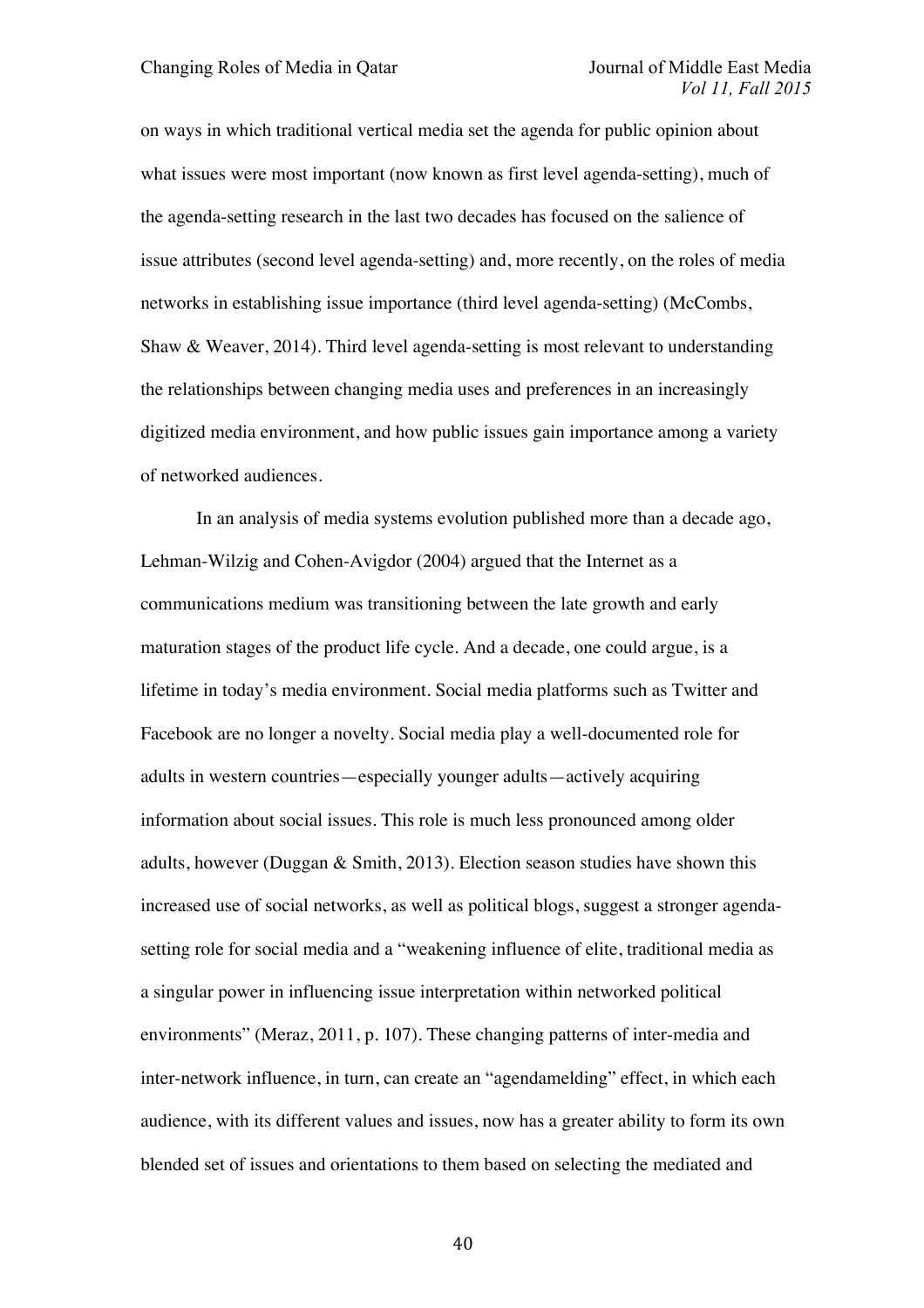networked information sources they find most comfortable (Shaw, McCombs, Tran & McKeever, 2010). Vargo (2014), for example, found support for the agendamelding concept in an election study in which Democrat supporters were more influenced by vertical media on Twitter while Republican supporters relied more on Tweets from horizontal media. Even though social media represent an increasingly higher proportion of time spent with media, research still shows that adults consistently use news media to acquire information about issues that represent a high need for orientation (e.g. Matthes, 2008).

Within this framework, this study addresses the general research questions of how traditional and digital news media consumption patterns in Qatar are changing and whether the changes mirror those being observed in the United States. This study also examines whether the types of news media and social networks people rely on are associated with their assessments of what issues are most important in their country and their interest in political issues. Additionally, if Qatar residents exhibit different views about issue importance, media consumption and the roles of traditional news media and social networks could point to first, second, or third level agenda-setting effects.

RQ1: Are Qatari nationals and expatriate residents increasingly relying on Internet news sites and decreasing their reliance on traditional news media as U.S. residents are?

RQ2: Are Qatari nationals' and expatriate residents' traditional media and social media usage associated with their levels of interest in politics and their opinions about what social issues are most important?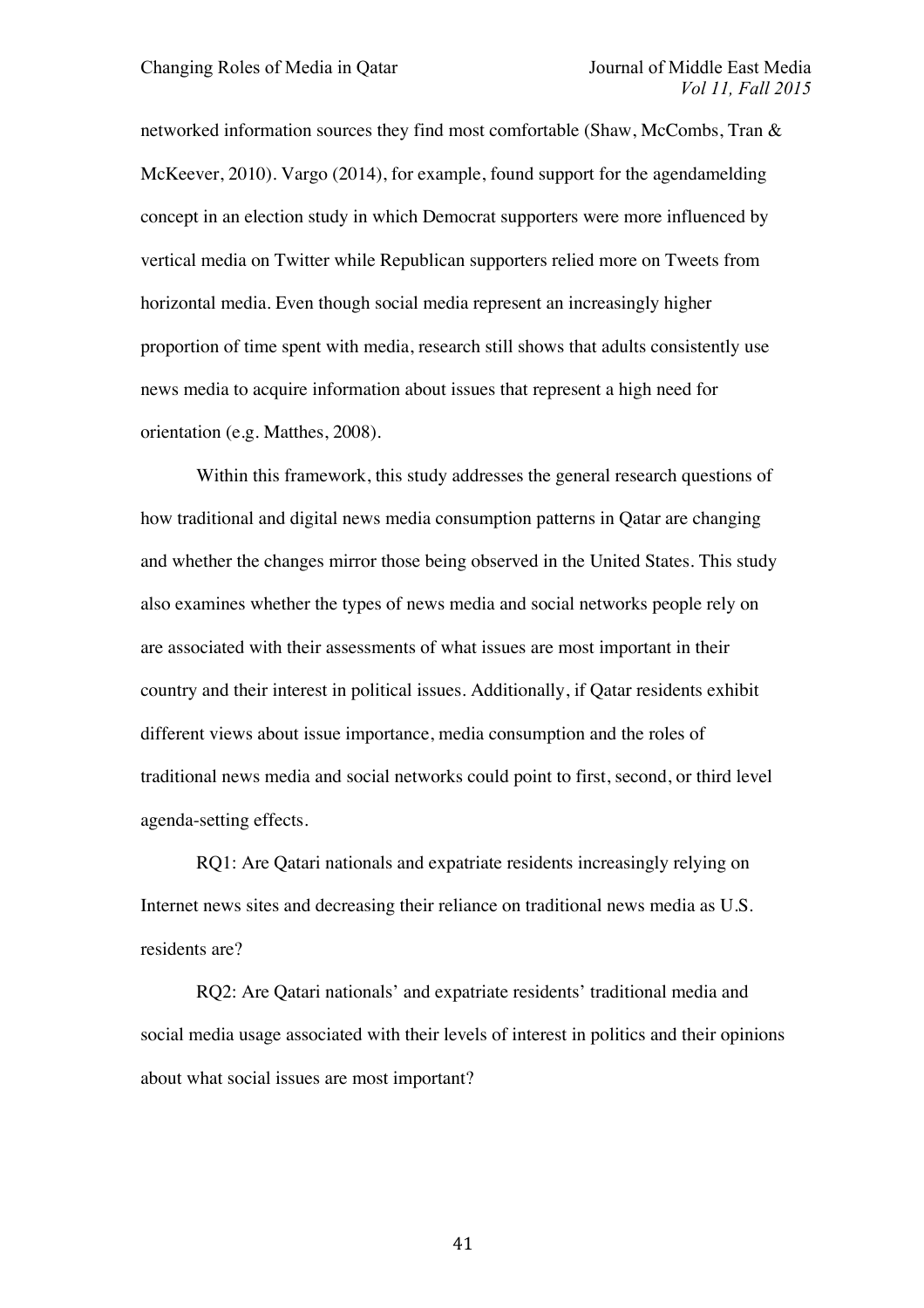#### **Method**

The methodology for this study is a secondary analysis of the 2010, 2011 and 2012 Omnibus Surveys of Life in Qatar, a general social survey conducted annually in Qatar since 2010. Interviews for the survey were conducted in May and June of each year. Trained interviewers used Computer-Assisted Personal Interviewing (CAPI) technology. In 2010, a total of 2139 interviews were completed, of which 689 were Qatari nationals, 768 were resident expatriates, and 682 were labor migrants. In 2011, there were 2854 completed interviews (992 Qatari nationals, 1008 resident expatriates and 854 labor migrants). In 2012, a total of 2854 interviews were completed, of which 813 were Qatari nationals, 851 were resident expatriates, and 722 were labor migrants. The three subsamples were operationalized as follows: Qatari national participants were people who were Qatari citizens (generally by birth) and comprise approximately 15 percent of the population in Qatar; resident expatriates were people who live and work in Qatar, maintain private households, with heads-of-households working primarily in professional and service occupations; labor migrants were people who work as laborers and mostly live in communal housing. Labor migrants were not asked the set of questions regarding media usage and were therefore dropped from subsequent analysis.

In terms of gender, 48 percent of the Qatari participants were females; 50 percent of the resident expatriate participants were females. The response rates and survey-wide maximum sampling error estimates among the subsamples were 64 percent for the Qatari sample (sampling error  $\pm$  3.9 percent), and 75 percent for the resident expatriate sample  $(\pm 3.4$  percent). By comparison, the U.S. General Social Survey response rates average around 70 percent (General Social Survey, 2013).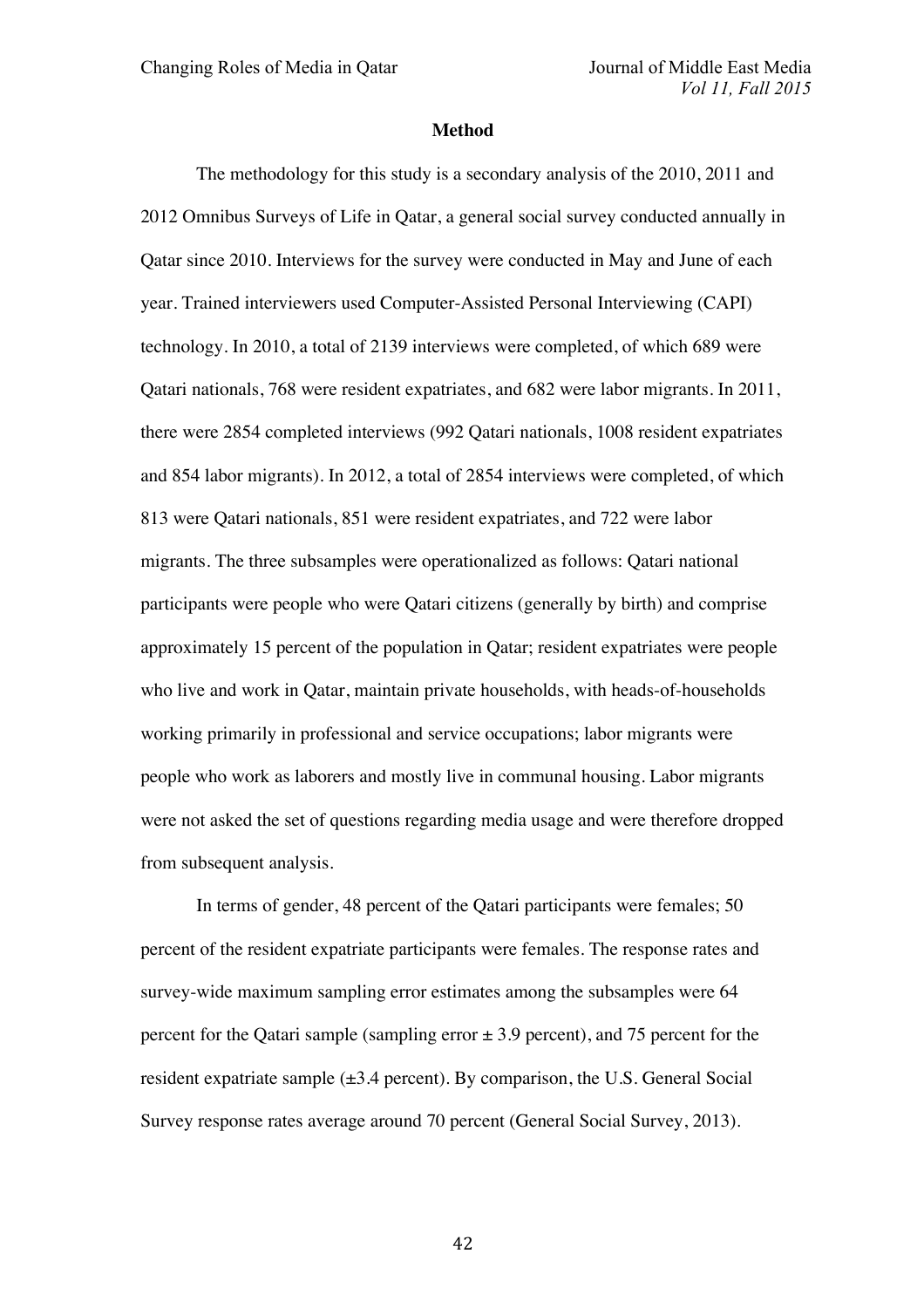The primary utility company in Qatar (Qatar General Electricity & Water Company) provided the sampling frame that included all known households in Qatar. The survey sampling design used stratified systematic samples based on the estimated population proportions for each of the three subsamples. In addition to stratifying based on residence type (Qatari national, resident expatriate, and labor migrants), the sample was also stratified by municipality and zone, and was clustered at the city block level.

Interviews were conducted in-person using Computer-Assisted Personal Interviewing (CAPI) technology, and were done in Arabic or English, depending on the preference of the participant. Participants' level of fluency in either Arabic or English was not gauged, so the extent to which each participant understood each question cannot be determined. However, all interviewers were fluent in both Arabic and English and were instructed to help participants if some questions posed difficulty in comprehension.

All data were weighted prior to analysis using a weighting variable based on known population parameters and calculated by the Social and Economic Survey Research Institute (SESRI) at Qatar University. The weighting variable took into account estimated sampling error for the survey strata to adjust for the probability of selection and non-response within strata. Funding for the survey was provided to SESRI by the Qatar Foundation, a large government supported foundation based in Qatar.

## **Measures**

Most trusted news sources were based on the question "Which of the following news sources do you trust most for local news/international news?" and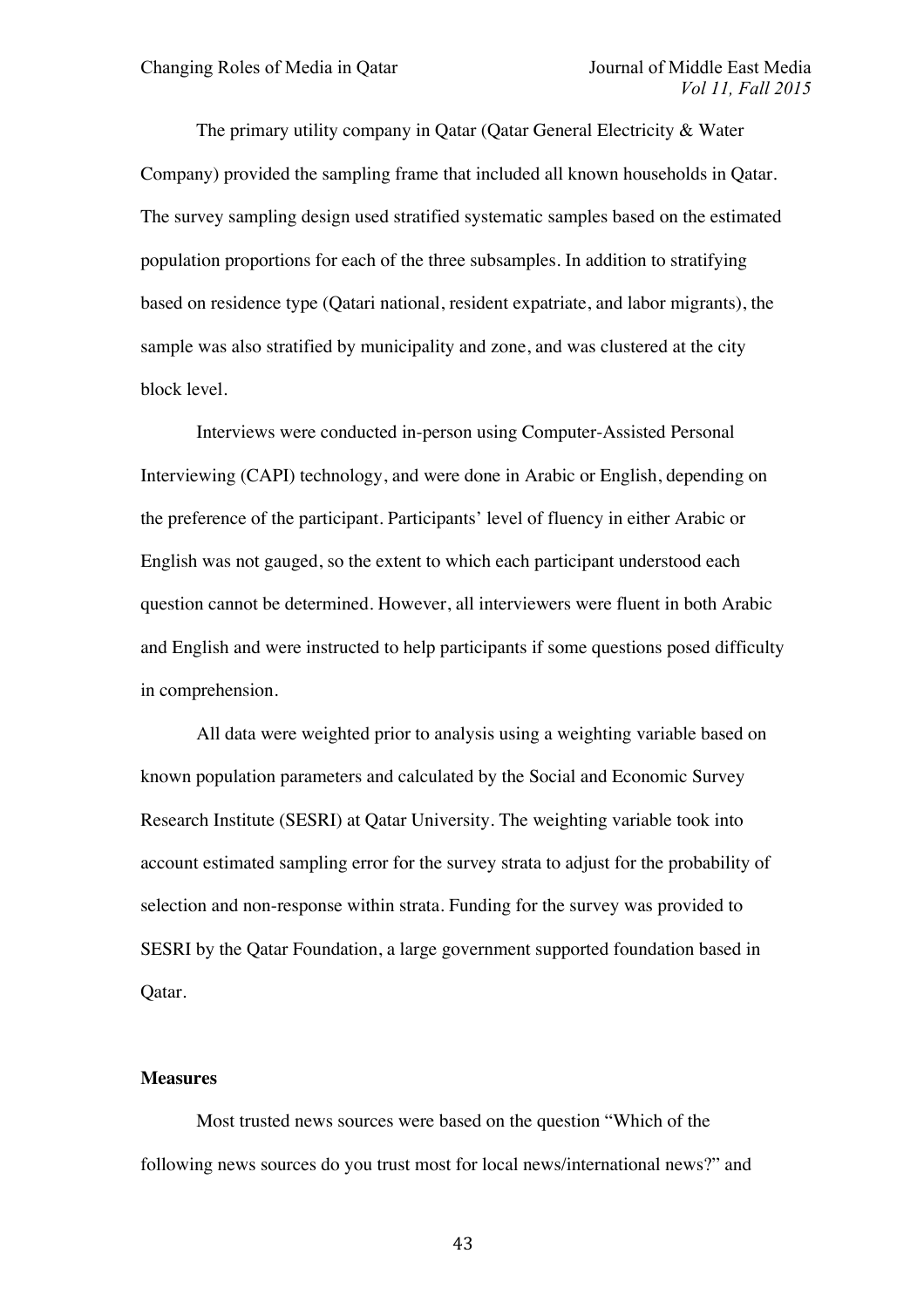contained the following choices: TV, radio, daily newspapers, magazines, Internet, SMS, Majlis and friends. Across both local and international questions, only the response frequencies for TV, newspapers and Internet were high enough to include in inferential statistical analyses, so radio, magazines, SMS and Majlis and friends were dropped from further analysis. The local news question was asked in all three years (2010-2012) while the international news question was asked in two years (2010 and 2012).

In the 2011 and 2012 surveys, the following questions were asked related to Internet news and social media consumption: "In a typical week, how many days do you (find news on the Internet/log on to Facebook/use Twitter)," with possible responses ranging from zero to seven. Also in these two years, interest in politics was measured on a four-point scale in response to the question, "How interested would you say you are in politics?" (very interested, somewhat interested, not very interested, not at all interested). Interest in political news was also measured on a four-point scale (very often, often, sometimes/rarely, never) in response to the question "How often do you follow local political news in Qatar?" And importance of democracy was measured on a 10-point scale ranging from "not at all important" to "absolutely important" in response to the question, "How important is it for you to live in a country that is governed democratically?" An additional question (used in these analyses to measure third-level agenda-setting) asked respondents to choose what they considered to be the most important issue facing Qatar from among the following options which were based on a related question asked in the 2010 survey: maintaining order (stability, security and the rule of law) in the nation; giving people more say in government decisions; fighting rising prices; and protecting freedom of opinion.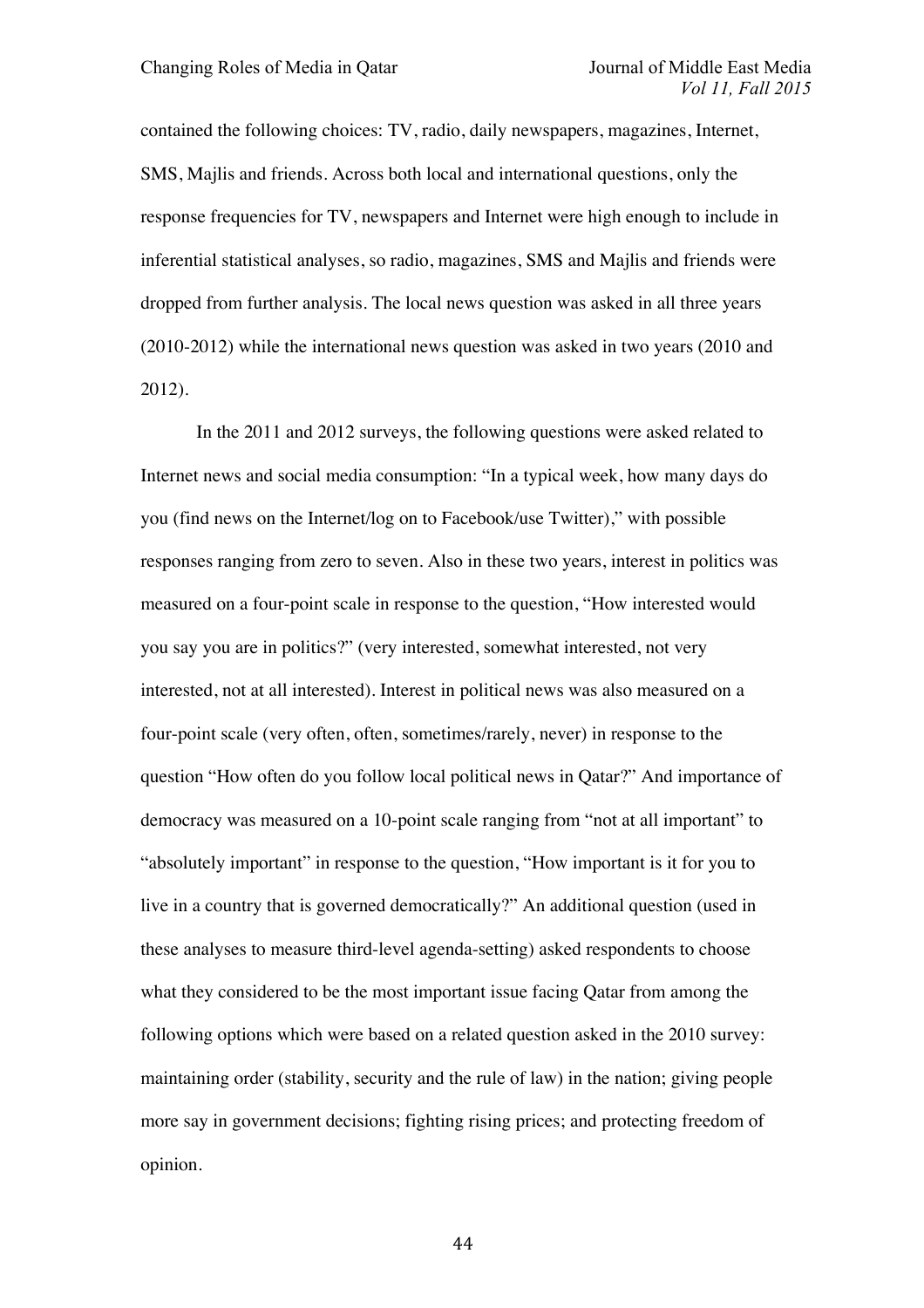### **Results**

# **Most trusted sources for local and international news**

The questions that were common across the three surveys asked respondents what medium was their most trusted source for local news. The 2010 and 2012 surveys included an additional question asking people which medium was their most trusted source for international news. In general, the trends showed that fewer people in Qatar rely on traditional media as time progressed and more people rely on Internet news sites. (See Tables 1 and 2, and Figures 1 and 2).

|                | Which of the following news sources do you trust most for<br>local news? |                               |              |  |  |
|----------------|--------------------------------------------------------------------------|-------------------------------|--------------|--|--|
|                | TV                                                                       | Internet<br><b>Newspapers</b> |              |  |  |
| $2010^{\circ}$ |                                                                          |                               |              |  |  |
| <b>Qatari</b>  | 498 (81.8%)                                                              | 93 (15.3%)                    | 18 (3.0%)    |  |  |
| <b>Expat</b>   | 377 (71.7%)                                                              | 115 (21.9%)                   | 34 $(6.5\%)$ |  |  |
| $2011^b$       |                                                                          |                               |              |  |  |
| <b>Qatari</b>  | 743 (83.5%)                                                              | $117(13.1\%)$                 | 30 $(3.4\%)$ |  |  |
| <b>Expat</b>   | 547 (61.1%)                                                              | 256 (28.6%)                   | 92 (10.3%)   |  |  |
| $2012^{\circ}$ |                                                                          |                               |              |  |  |
| Qatari         | 590 (83.3%)                                                              | 81 (11.4%)                    | $37(5.2\%)$  |  |  |
| <b>Expat</b>   | 582 (73.8%)                                                              | 61 $(7.7%)$                   | 146 (18.5%)  |  |  |

Table 1: Most trusted sources for local news 2010-2012

Cell entries are frequency counts with row percentages in parentheses.

 ${}^{\rm a}X^2_{(2)} = 18.01, p < .001$ 

 ${}_{\rm c}^{\rm b}$  **X**<sup>2</sup><sub>(2)</sub> = 113.08, p < .001<br>  ${}_{\rm c}^{\rm c}$  **v**<sub>2</sub><sup>2</sup> = 63.60, p < 001

 $X^2_{(2)} = 63.60, p < .001$ 

In contrast to the United States, people in Qatar appear to be more reliant on traditional media for news. Not only is television still the dominant news medium in Qatar, but it far outpaces all other news media. During the three-year period from 2010-2012, the rate of people saying television was their most trusted source for local news actually increased from 81.8% to 83.3% among Qatari nationals and increased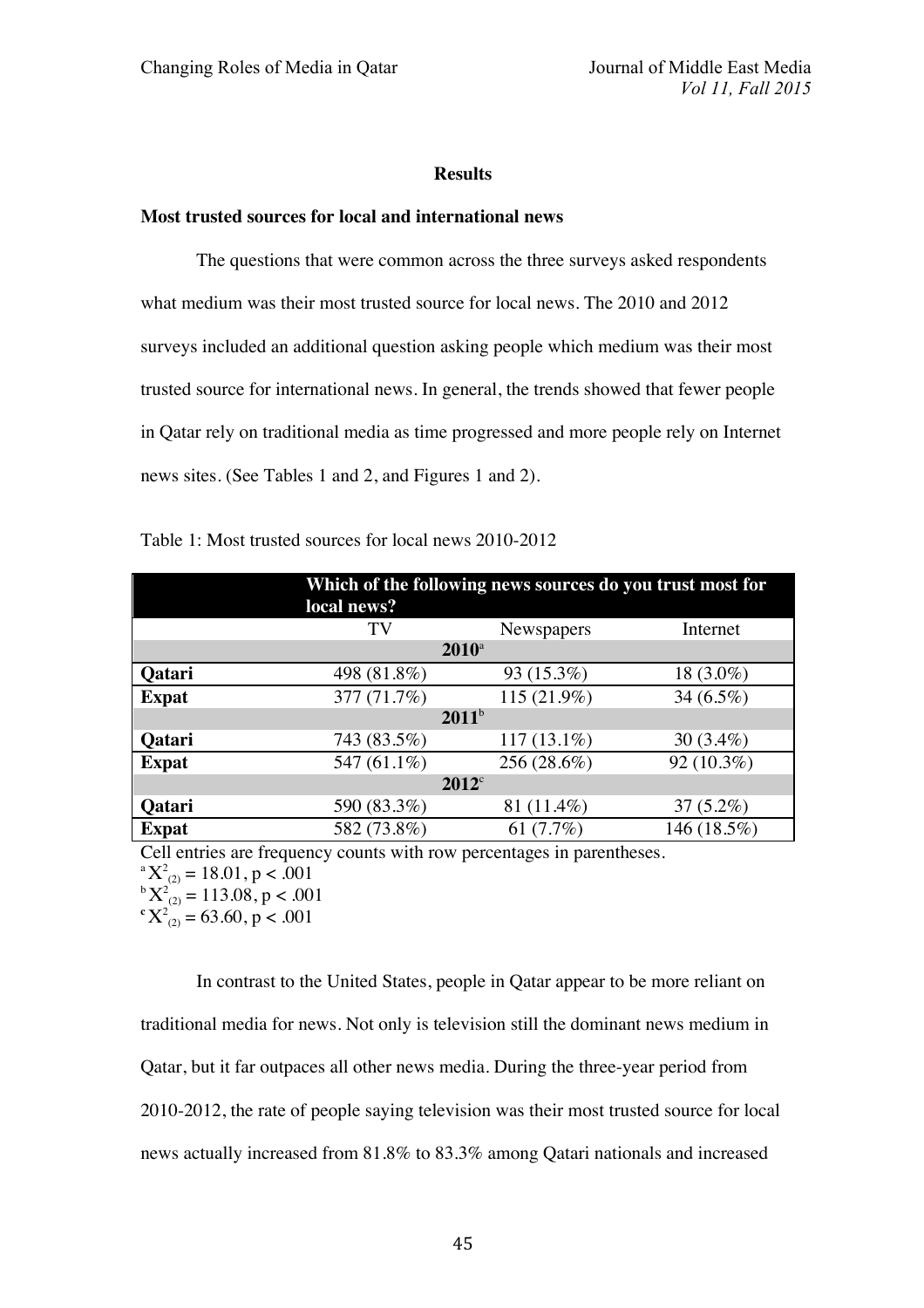from 71.7% to 73.8% among expats. When it came to international news, however television declined as the most trusted source, with 92.0% of Qataris choosing television in 2010 compared with 81.6% in 2012. For expats, television also declined as the most trusted news source with 84.4% choosing television in 2010 and only 68.4% choosing it in 2012. Overall, the number of people who rated television as their most trusted news source declined somewhat during the three-year period. Television is still a powerful medium, however, with more than two-thirds of the population preferring it for news.

| Which of the following news sources do you trust most for<br>international news? |             |              |              |  |
|----------------------------------------------------------------------------------|-------------|--------------|--------------|--|
|                                                                                  | TV          | Newspapers   | Internet     |  |
| $2010^a$                                                                         |             |              |              |  |
| Qatari                                                                           | 564 (92.0%) | $34(5.5\%)$  | $15(2.4\%)$  |  |
| <b>Expat</b>                                                                     | 456 (84.4%) | 41 $(7.6\%)$ | 43 (8.0%)    |  |
| $2012^b$                                                                         |             |              |              |  |
| Qatari                                                                           | 563 (81.6%) | 96 (13.9%)   | 31 $(4.5\%)$ |  |
| <b>Expat</b>                                                                     | 533 (68.4%) | 143 (18.4%)  | 103 (13.2%)  |  |

Table 2: Most trusted sources for international news 2010 and 2012

Cell entries are frequency counts with row percentages in parentheses.  $\mathbf{a}^{\mathbf{a}} \mathbf{X}_{(2)}^2 = 21.07$ , p < .001  $\mathbf{b} \mathbf{X}_{(2)}^2 = 43.52$ , p < .001

Print newspaper reliance was overall the second most trusted news source, but the medium exhibited an unusual pattern in Qatar from 2010-2012. Similar to declining preference for newspapers as a trusted news source in U.S., 15.3% of Qataris and 21.9% of expats chose newspapers as their most trusted source for local news in 2010, compared to only 11.4% of Qataris and 7.7% of expats in 2012, an aggregate drop of 10.6% in three years. When it came to the most trusted news source for international news, however, the preference for newspapers actually increased slightly, rising from 5.5% of Qataris and 7.6% of expats preferring newspapers in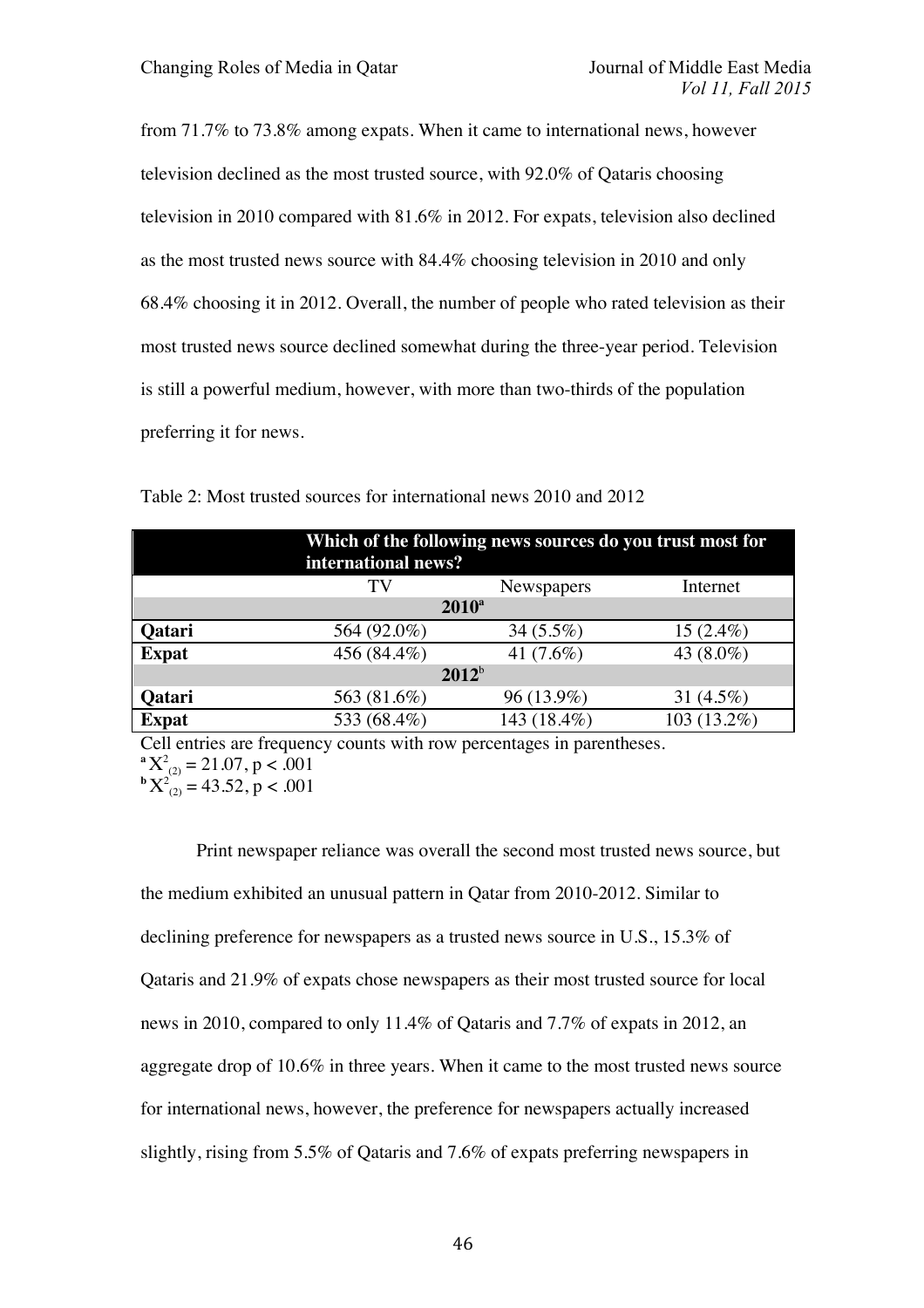2010, compared to 13.9% of Qataris and 18.4% of expats in 2012. Though the reasons why newspapers' reputation as a trustworthy news source decreased for local news but increased for international news cannot be ascertained from the questions asked in these surveys, the data suggest the reliance on print newspapers in Qatar is decreasing, but at a more gradual rate than in the United States.



Figure 1: Preferred sources for local news, 2010-2012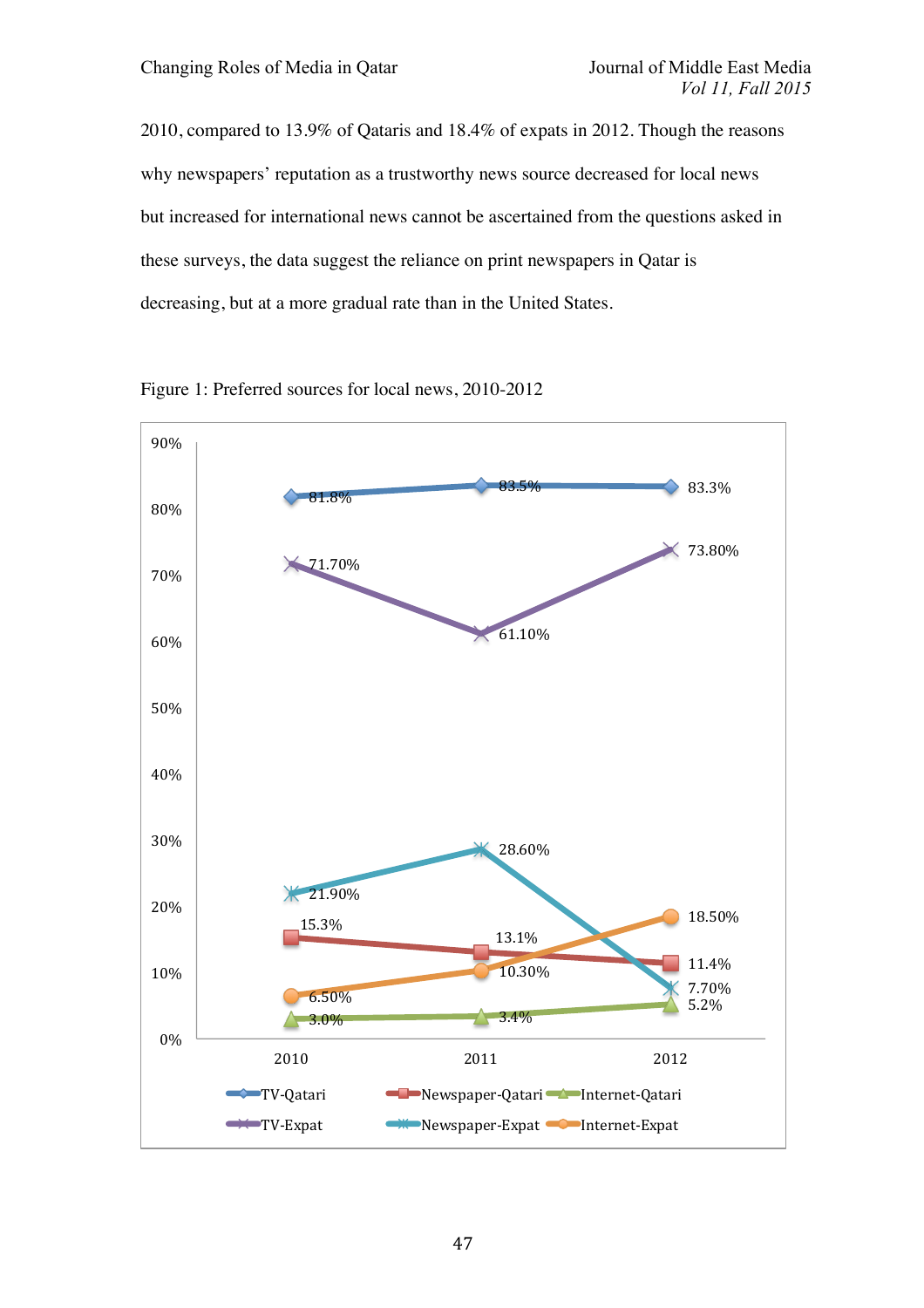The Internet was the third most trusted news medium in Qatar from 2010-12, but, similar to the United States, its prominence as a news medium in Qatar is on the increase, especially among expats. In 2010, only 2.4% of Qataris and 8.0% of expats cited the Internet as their most trusted source for international news, but these rates increased to 4.5% of Qataris and 13.2% of expats in 2012. A similar pattern occurred for local news, with 3.0% of Qataris and 6.5% of expats saying the Internet was their most trusted local news source in 2010, and 5.2% of Qataris and 18.5% of expats choosing the Internet in 2012.



Figure 2: Preferred sources for international news, 2010, 2012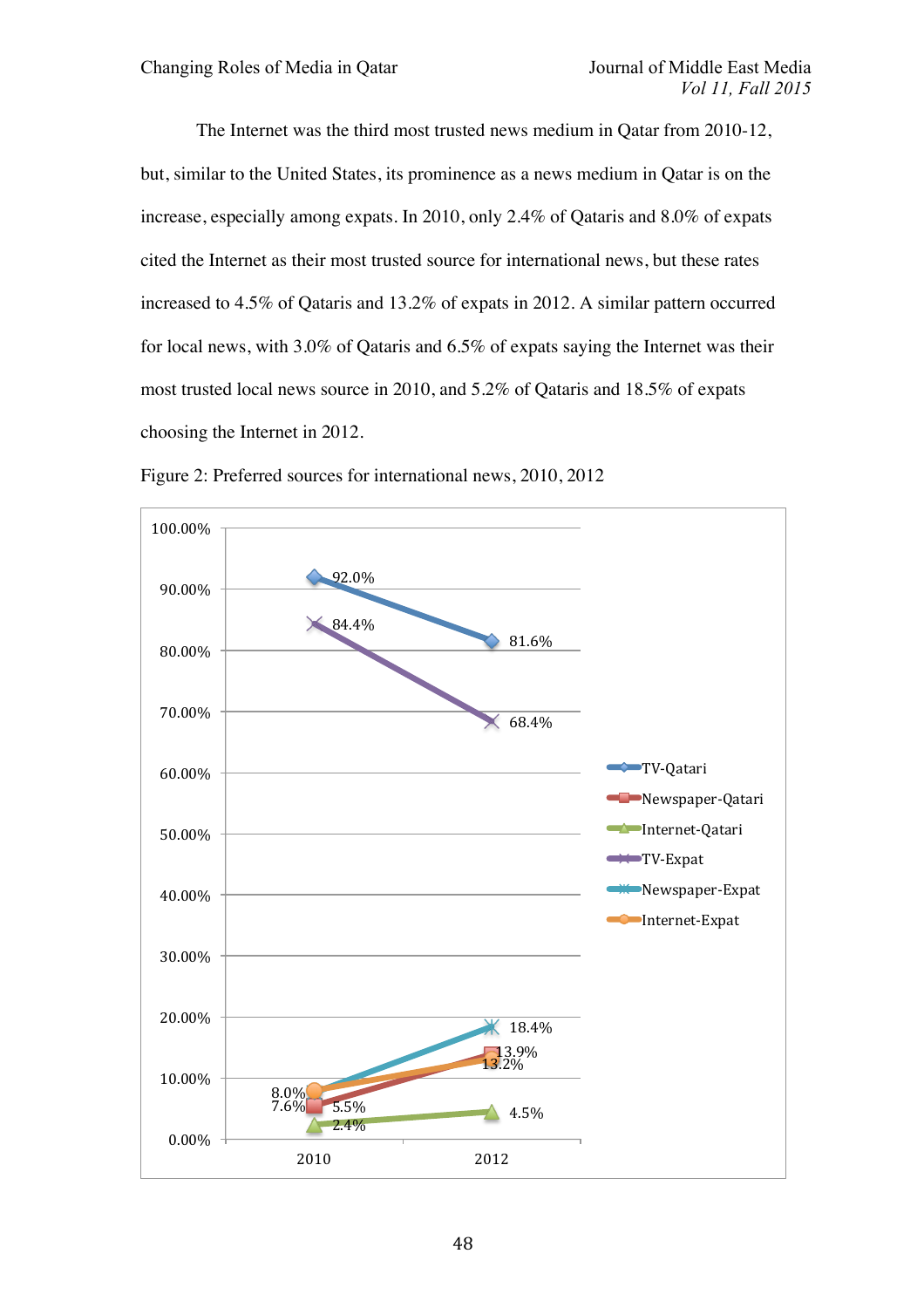For most trusted sources for international news, television was also the primary source, but the preference dropped from 90% to 75% between 2010 and 2012 among Qatari nationals and from 80% to 69% among expats. Print newspaper reliance actually increased among Qatari nationals (from 4% to 10%) and held steady at 7% among expats. For Internet news sites, only 3% of Qatari nationals trusted this medium most for international news in 2010, raising slightly to 5% in 2012. The reliance and increase was more marked among expats for the Internet as the most trusted source for international news, increasing from 9% to 17%.

#### **Most important issues facing Qatar**

Overall, in 2011, 72.3% of respondents chose television as their most trusted local news source, while 20.9% chose print newspapers, and 6.8% chose the Internet. In 2012, these numbers were 74.6% for TV, 16.3% for newspapers and 9.1% for the Internet.

In response to the multiple choice question with four options regarding the most important issue currently facing Qatar, in 2011 42.6% of the survey respondent said it was fighting rising prices, 41.2% said it was maintaining order, 11.0% said it was giving people more say in government decisions and 5.1% said it was protecting freedom of opinion. In response to the same question in 2012, 57.2% of respondents said the main issue facing Qatar was maintaining order, 31.0% said it was fighting rising prices, 6.1% said it was giving people more say in government decisions and 5.7% said it was protecting freedom of opinion. In terms of the rank orders then, from 2011 to 2012 fighting rising prices went from first to second and maintaining order went from second to first, while giving people more say in government decisions and protecting freedom of opinion remained the third and fourth most important issues in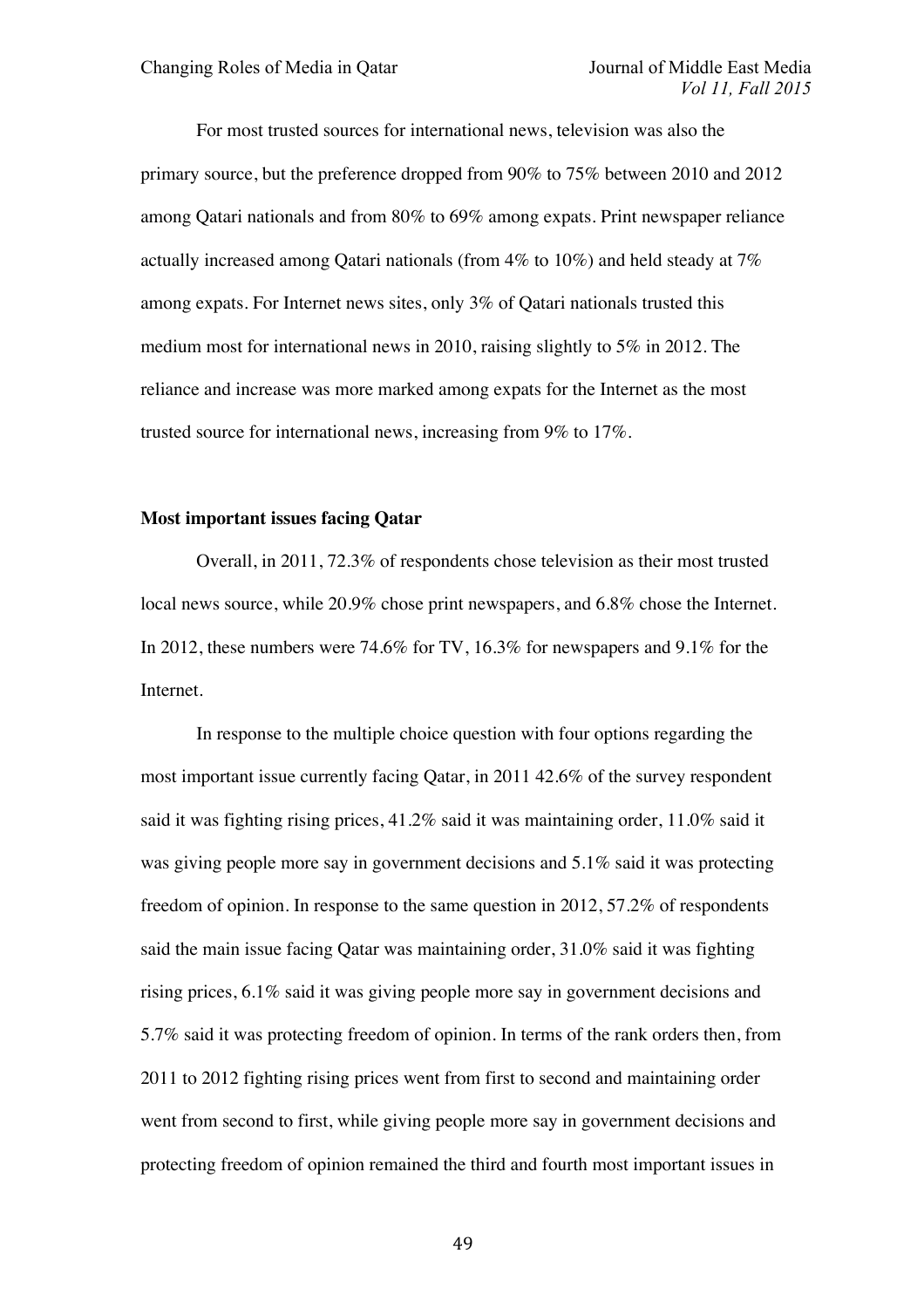both years respectively. Rank order analyses are typically used in agenda-setting research to gauge possible media or network agenda-setting effects. When the rank orders of the important issues are analyzed separately by most trusted local news medium, two changes emerge in the rank orders of the important issues from 2011 to 2012. Maintaining order was the most important issue in both years for those who trusted print newspapers and those who trusted the Internet as their preferred news medium; it was the second most important issue in 2011 for those who trusted television news. For respondents whose most trusted local news medium was the Internet, protecting freedom of opinion moved up from the fourth most important issue in 2011 to the third most important issue in 2012.

|                   | maintain<br>order | more say in<br>govt. decisions | fight rising<br>prices | freedom of<br>opinion |  |  |
|-------------------|-------------------|--------------------------------|------------------------|-----------------------|--|--|
| $2011^a$          |                   |                                |                        |                       |  |  |
| TV                | 490 (38.5%)       | 132 (10.4%)                    | 580 (45.6%)            | $70(5.5\%)$           |  |  |
| <b>Newspapers</b> | 177 (48.5%)       | 52 (14.2%)                     | 119 (32.6%)            | 17 $(4.7%)$           |  |  |
| <b>Internet</b>   | 57 (47.5%)        | $10(8.3\%)$                    | 50 (41.7%)             | $3(2.5\%)$            |  |  |
| $2012^{b}$        |                   |                                |                        |                       |  |  |
| TV                | 648 (59.7%)       | 55 (5.1%)                      | 329 (30.3%)            | 53 (4.9%)             |  |  |
| <b>Newspapers</b> | 126 (52.9%)       | $22(9.2\%)$                    | 76 (31.9%)             | 14 (5.9%)             |  |  |
| <b>Internet</b>   | 59 (44.4%)        | 12 (9.0%)                      | 46 (34.6%)             | 16 (12.0%)            |  |  |

Table 3: Most important issues facing Qatar by most trusted local news medium

Cell entries are frequency counts with row percentages in parentheses.  $\mathbf{a} \mathbf{X}_{(6)}^2 = 26.17$ , p < .001  $\mathbf{b} \mathbf{X}_{(6)}^2 = 24.79$ , p < .001

Bivariate correlations were run to look more closely at the relationships among the types of online news sources people in Qatar use and their views about politics. The measures were the average number of days per week participants used Internet news sites, Facebook and Twitter. Views about politics also included three questions: how interested participants were in politics, how closely they followed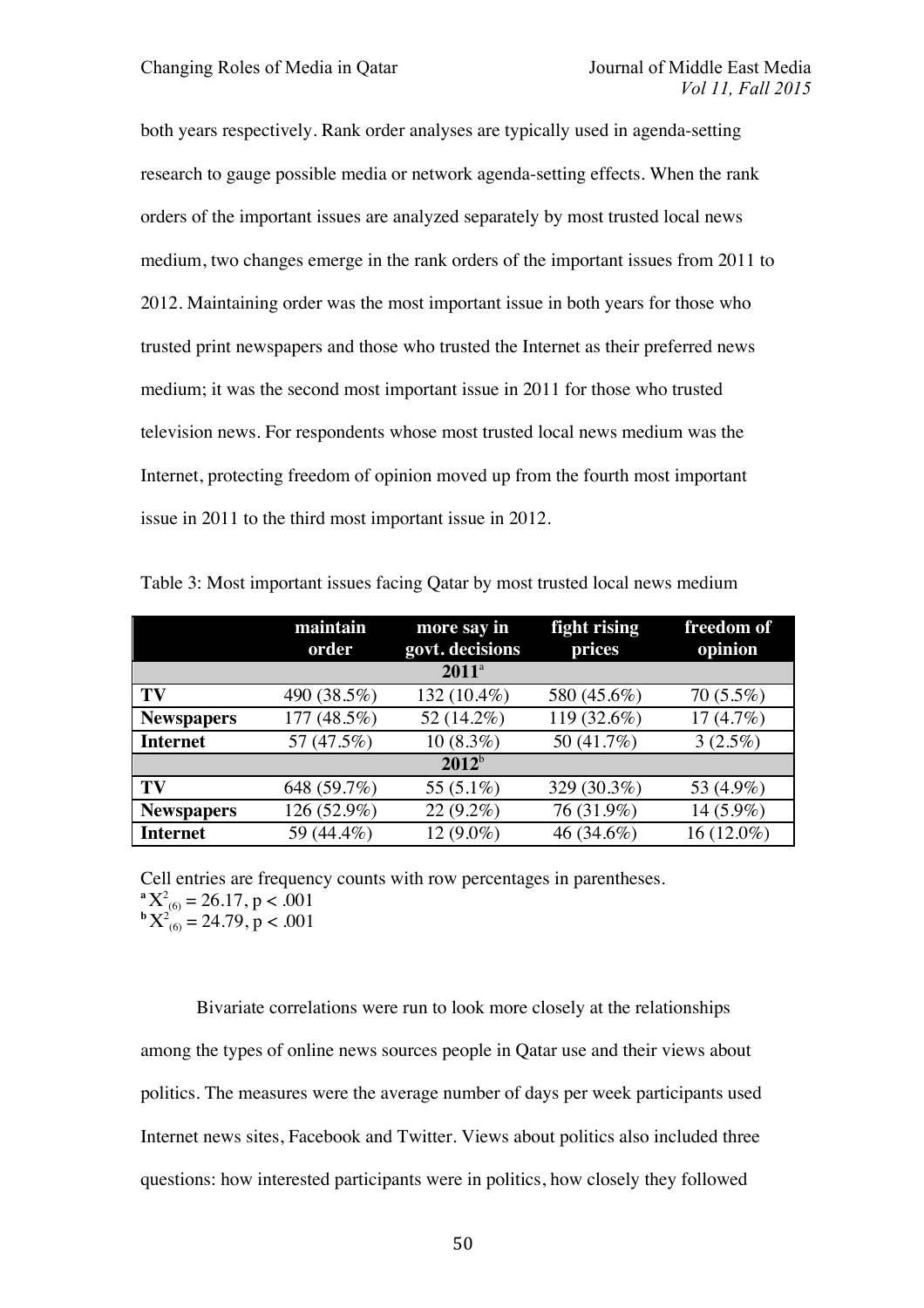local political news, and how important it was to live in a democracy. Both sets of questions were asked in both the 2011 and 2012 surveys.

In general, high usage of online news sources was positively correlated with interest in politics in Qatar. People who frequently visited Internet news sites were significantly more likely to be interested in politics  $(r_{2011} = .20, p < .01, r_{2012} = .23, p < .01)$ .01). They were also significantly more likely to follow local political news  $(r_{2011} =$ .17,  $p < 0.01$ ,  $r_{2012} = 0.13$ ,  $p < 0.01$ ), though the correlations were somewhat lower. Days spent with online news sources were not significantly associated with opinions about the importance of democracy.

For Facebook, participants who more frequently logged on to this social media site were significantly more likely to be interested in politics  $(r_{2011} = .09, p < .01, r_{2012})$  $= .10$ ,  $p < .01$ ), though the correlation was weak. Facebook usage was not significantly associated with following local political news or support for living in a democracy in either year.

Weak, but significant, relationships for frequency of Twitter usage were found for all three political interest variables. Participants who logged on more frequently to Twitter were more likely to say they were interested in politics  $(r_{2011} = .06, p < .01,$  $r_{2012} = .09$ ,  $p < .01$ ), more likely to report that they followed local political news closely  $(r_{2011} = .05, p < .05, r_{2012} = .08, p < .01)$ , and more likely in 2011 to believe it was important to live in a democratically governed country  $(r_{2011} = .08, p < .01, r_{2012} =$  $-0.03$ ,  $p > 0.05$ ).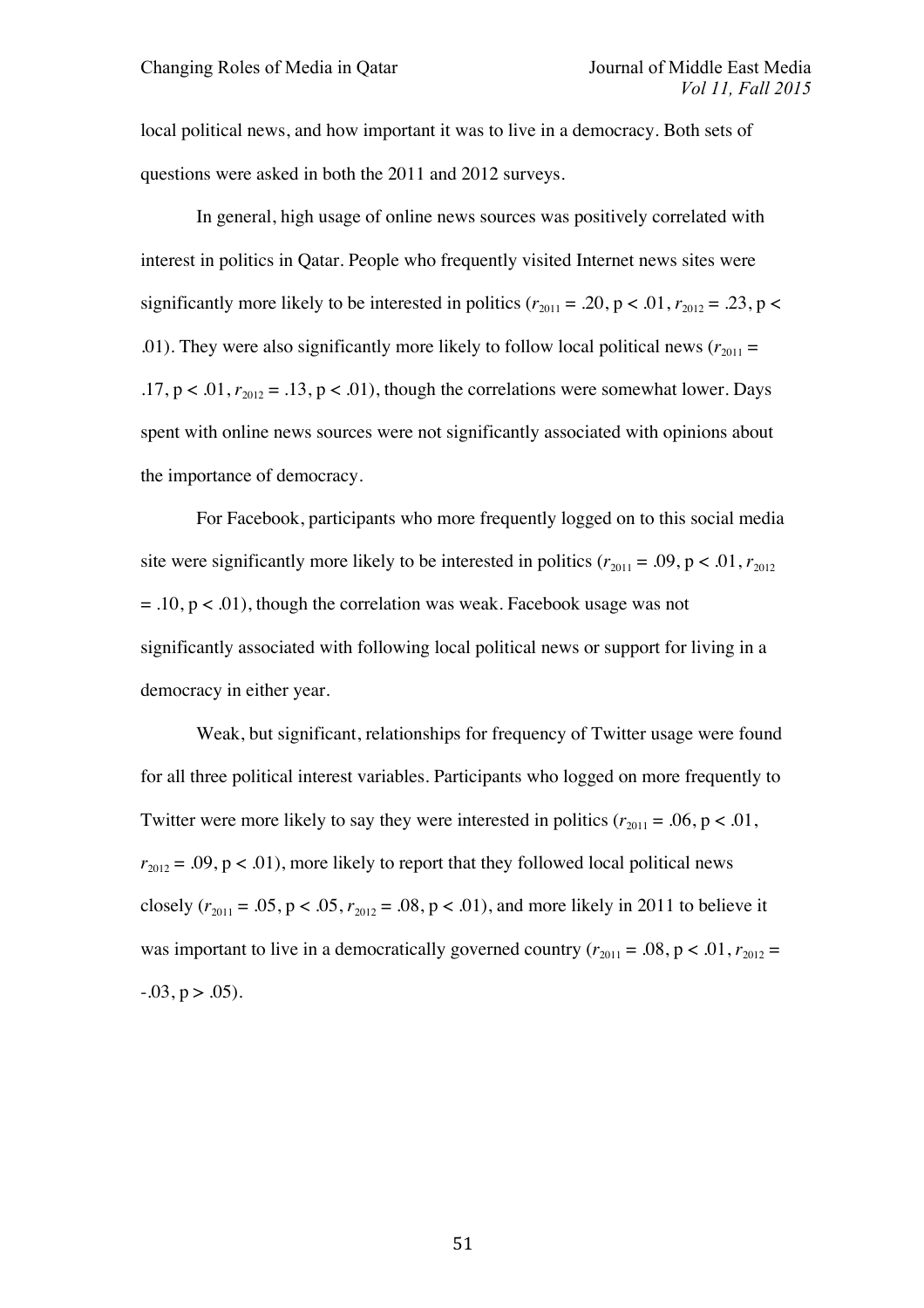|                |             |              | 2011        |             |             |              |
|----------------|-------------|--------------|-------------|-------------|-------------|--------------|
|                | Internet    | Facebook     | Twitter     | Interest    | Follow      | Importance   |
|                | news        |              |             | in politics | local       | of living in |
|                | sites       |              |             |             | political   | a            |
|                |             |              |             |             | news        | democracy    |
| Internet       |             | $.39**$      | $.16***$    | $.20**$     | $.17**$     | $-0.01$ (ns) |
| news sites     |             |              |             |             |             |              |
| Facebook       | .39**       |              | $.32**$     | $.09**$     | $.01$ (ns)  | $-.02$ (ns)  |
| Twitter        | $.16**$     | $.32**$      |             | $.06**$     | $.05*$      | $.08**$      |
| Interest in    | $.20**$     | $.09**$      | $.06**$     |             | $.62**$     | $.05*$       |
| politics       |             |              |             |             |             |              |
| Follow         | $.17**$     | $.01$ (ns)   | $.05*$      | $.62**$     |             | $.05*$       |
| local          |             |              |             |             |             |              |
| political      |             |              |             |             |             |              |
| news           |             |              |             |             |             |              |
| Importance     | $-.01$ (ns) | $-.02$ (ns)  | $.08**$     | $.05*$      | $.05*$      |              |
| of living in   |             |              |             |             |             |              |
| a              |             |              |             |             |             |              |
| democracy      |             |              |             |             |             |              |
|                |             |              | 2012        |             |             |              |
|                | Internet    | Facebook     | Twitter     | Interest    | Follow      | Importance   |
|                | news        |              |             | in politics | local       | of living in |
|                | sites       |              |             |             | political   | a            |
|                |             |              |             |             | news        | democracy    |
| Internet       |             | $.46**$      | $.28**$     | $.23**$     | $.13***$    | $.02$ (ns)   |
| news sites     |             |              |             |             |             |              |
| Facebook       | $.46**$     |              | $.30**$     | $.10**$     | $-.02$ (ns) | $-0.02$ (ns) |
| Twitter        | $.28**$     | $.30**$      |             | $.09**$     | $.08**$     | $-.03$ (ns)  |
| Interest in    | $.23**$     | $.10**$      | $.09**$     |             | $.61**$     | $.07*$       |
| politics       |             |              |             |             |             |              |
| Follow         | $.13**$     | $-0.02$ (ns) | $.08**$     | $.61**$     |             | $.13**$      |
| local          |             |              |             |             |             |              |
| political      |             |              |             |             |             |              |
| news           |             |              |             |             |             |              |
| Importance     |             |              |             |             |             |              |
|                | $.02$ (ns)  | $-0.02$ (ns) | $-.03$ (ns) | $.07*$      | $.13**$     |              |
| of living in   |             |              |             |             |             |              |
| a<br>democracy |             |              |             |             |             |              |

Table 4: Correlations of Internet news and social media usage with political interest

 $*$  Two-tailed Pearson correlation significant at  $p < .05$ .

\*\* Two-tailed Pearson correlation significant at  $p < .01$ .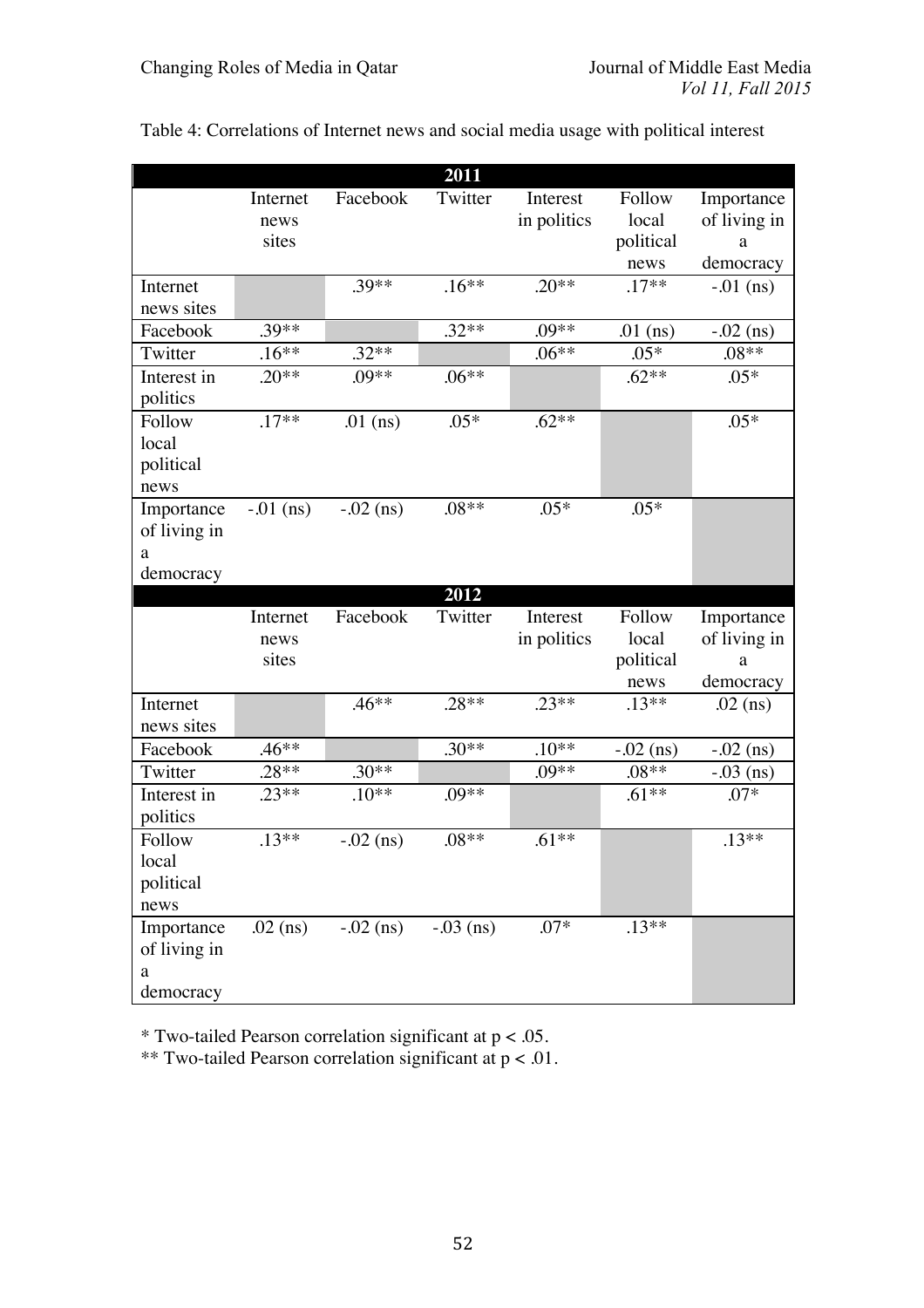#### **Discussion**

Though the reliance on Internet news sites is increasing in Qatar, particularly among expats, it is somewhat surprising that television is still the dominant medium and reliance on print newspapers has changed little in three years. Reliance on television as an overall trusted news source decreased between 2010 and 2012, but it actually increased slightly as the most trusted source for local news. This counterintuitive finding may be partially explained by the Qatar TV network's expansion of local news programming and talk shows during this time period. Reliance on television as the most trusted source for international news declined substantially from 2010-2012, though the overall percentages remain high. Qatar, of course, is home to the Al Jazeera network, which focuses primarily on international news and is a key source of national pride, especially among Qatari nationals. This does not mean, however, that residents of Qatar are more loyal to television news than residents of other Arab countries. In a recent survey of eight Arab countries (Bahrain, Egypt, Jordan, Lebanon, Qatar, Saudi Arabia, Tunisia and the UAE) conducted by researchers at Northwestern University in Qatar, Qatar residents were less likely to agree than other survey respondents that television was an important source for news and current events and were more likely than average to rate the Internet as an important source for news and events (Northwestern University in Qatar, 2013).

Similarly, the number of participants who rated print newspapers as their most trusted source for news appear to be experiencing a less rapid decline in Qatar than their counterparts in the United States. Seven daily newspapers (four in Arabic, three in English) compete for readership in Qatar and have stepped up distribution efforts for their print products in recent years.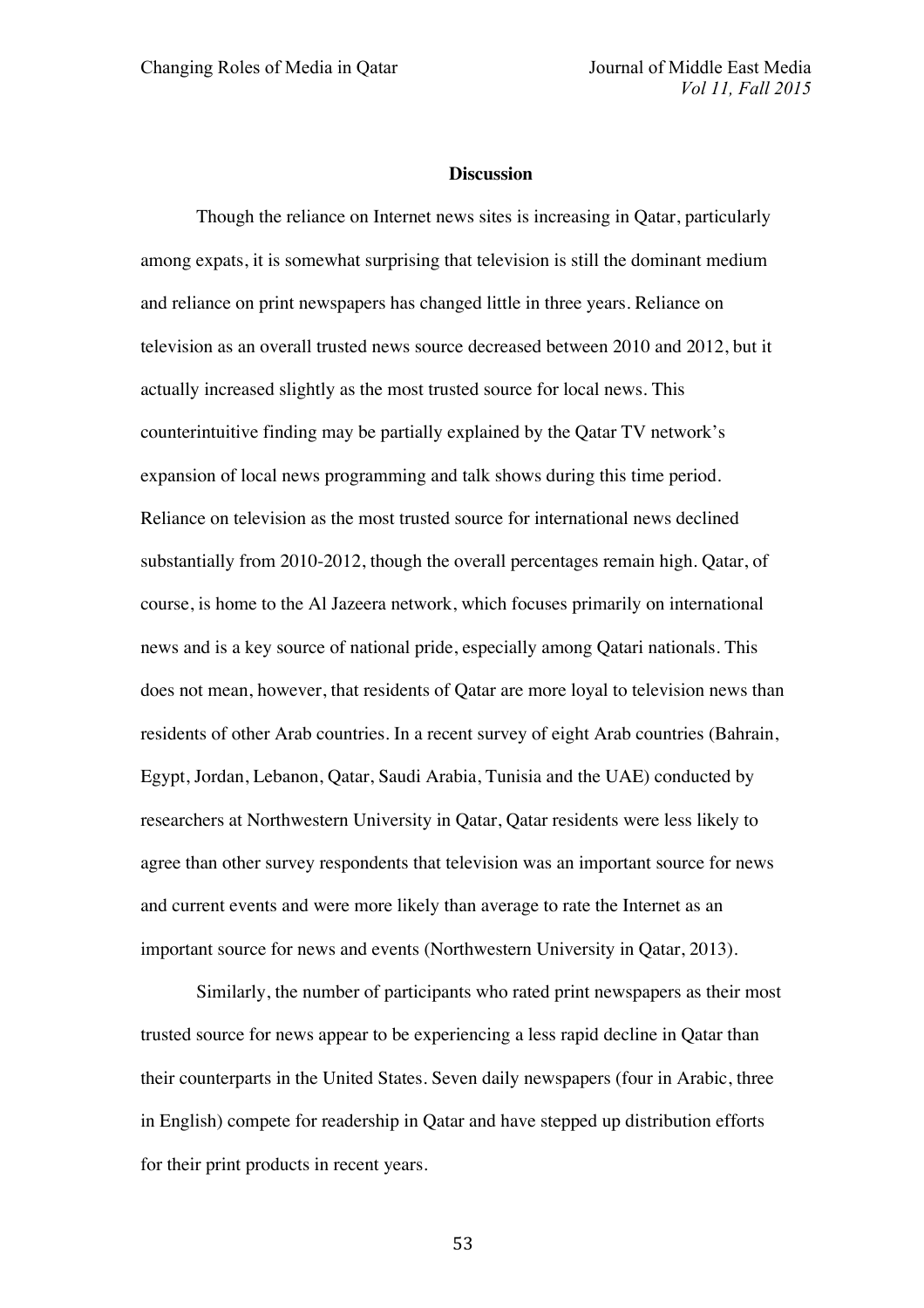As expected, reliance on the Internet as the most trusted source for news is increasing, but still lagging behind television and print newspapers. The low levels of Internet news usage in Qatar are not due to a lack of Internet access. Qatar boasted a 2013 Internet penetration rate of 85.3%, which places it  $27<sup>th</sup>$  in the world and 3<sup>rd</sup> in the Middle East (Internet World Stats, 2014). Clearly, Qatar residents have access to the Internet and spend plenty of time using it. But they also display an enduring loyalty and habit to traditional media for their news. Part of this paradox may be due to the fact that some of the local traditional news outlets have not fully embraced news convergence. Some of the Arabic print newspapers' online sites, for example, only publish PDFs of the printed newspaper pages, failing to take advantage of the inherent strengths of Internet news delivery such as immediacy and interactivity. Though the data analyzed in this study do not measure the availability of online news content in Qatar, limited access to online news and a dearth of alternative online news sites focused on Qatar (especially in Arabic) could also play a role in the types of news content residents of Qatar seek and find on the Internet. In a 2012 study conducted by the Open Net Initiative to assess Internet censorship in more than 70 countries, researchers found evidence of selective filtering of political content and content related to conflict and security issues in Qatar, along with pervasive filtering of social content and Internet tools (Reninsland, 2012).

When participants were asked to choose which of four issues they thought was most important in Qatar, the issue of maintaining order was the top issue both years overall, but it was only the second most important issue in 2011 for people who rated television as their most trusted local news source. By 2012, though, even those who trusted television the most rated maintaining order as the most important issue. These correlations are suggestive of a traditional first-level agenda-setting effect since the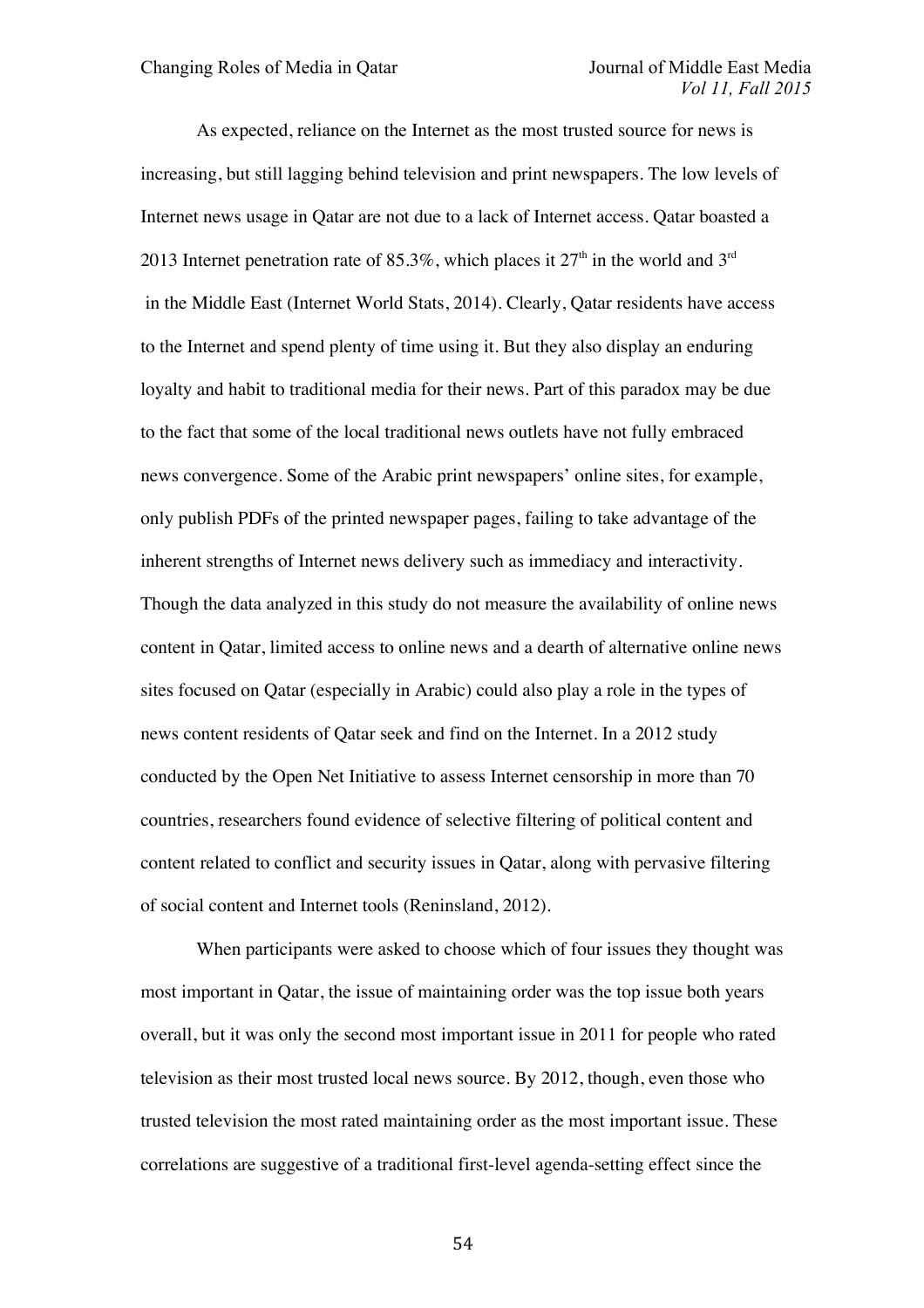effect observed here, though small, (as is often the case with agenda-setting and media effects studies) was consistent and statistically significant across multiple years with television as the most dominant news medium. It is not appropriate to suggest a reliance on television news caused people to underestimate the importance of maintaining order in 2011, but the ways in which the social and political conflicts that are so prominent in several of the MENA countries are portrayed in the different news media certainly could contribute to a variance in feelings about the importance of maintaining order.

For interest in politics, frequent use of Internet new sites, Facebook and Twitter were all positively related to interest in politics and following local political news. This result does not necessarily mean Qatar residents are actively seeking political news information through social media, but they may be encountering this kind of news incidentally while using social media for other purposes. Interestingly, Twitter usage was a more stable predictor of interest in politics and following political news than Facebook was, a finding that makes sense as Twitter's platform does not distinguish news organizations from journalists from private citizens, which may contribute to more interactive political discussions in real time. Belief in the importance of democracy was not significantly related to use of Internet news sites or Facebook usage, though it was positively correlated with Twitter usage. In both years, however, the importance of democracy question scored very high and showed little variance (mean  $_{2011} = 7.8/10.0$ , mean  $_{2012} = 7.9/10.0$ ). These differential findings between expatriate residents and Qatari nationals and between heavy Facebook users and heavy Twitter users are suggestive of a third level agenda-setting effect, in which people's social and interpersonal communication networks influence their perceived importance of issues.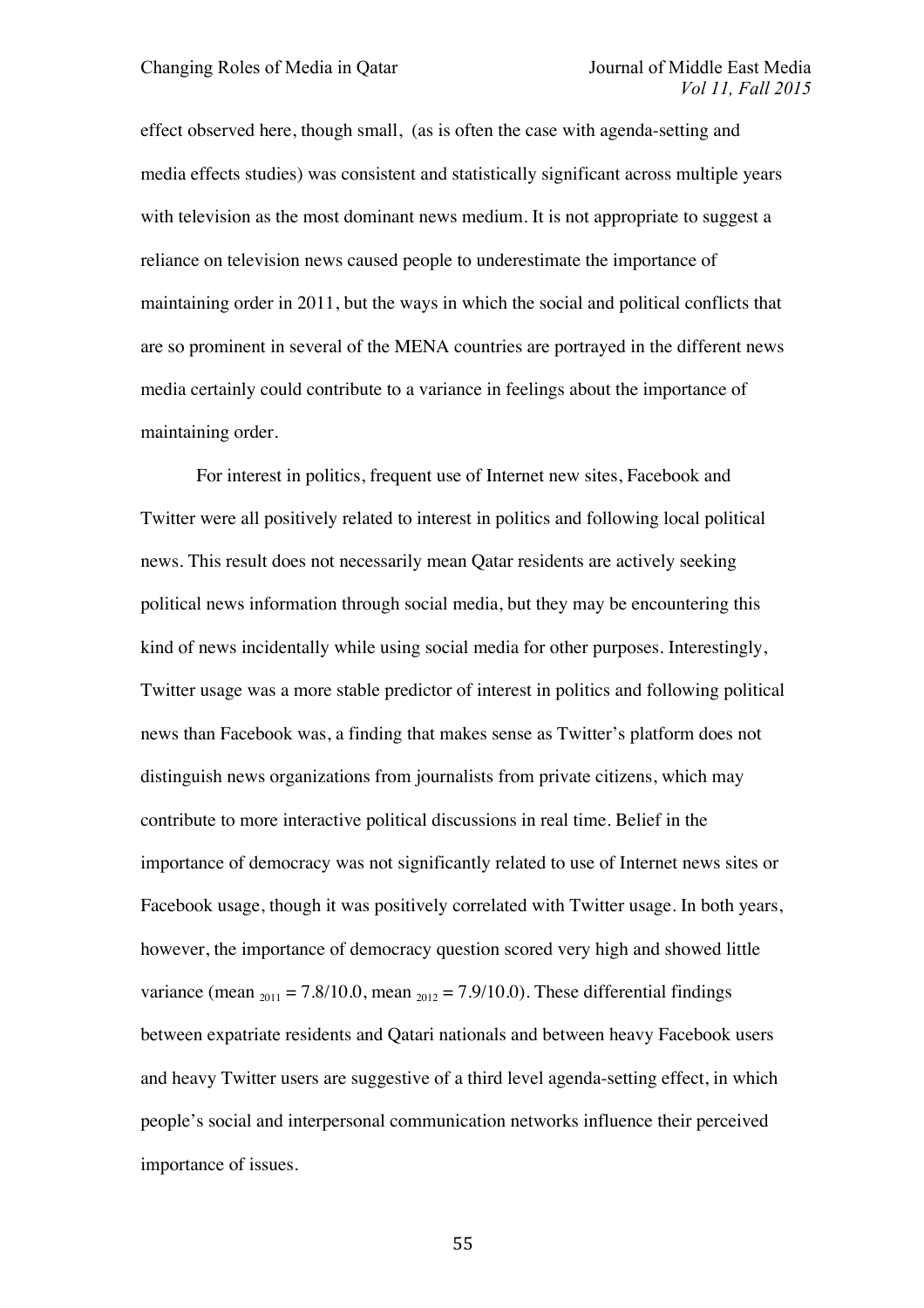Overall, the findings reported here suggest that people in Qatar are increasingly trusting various Internet platforms to provide them with the news information they seek. They also are becoming somewhat less reliant on traditional news media, but the decline for traditional news media may be occurring at a slower rate than in the United States.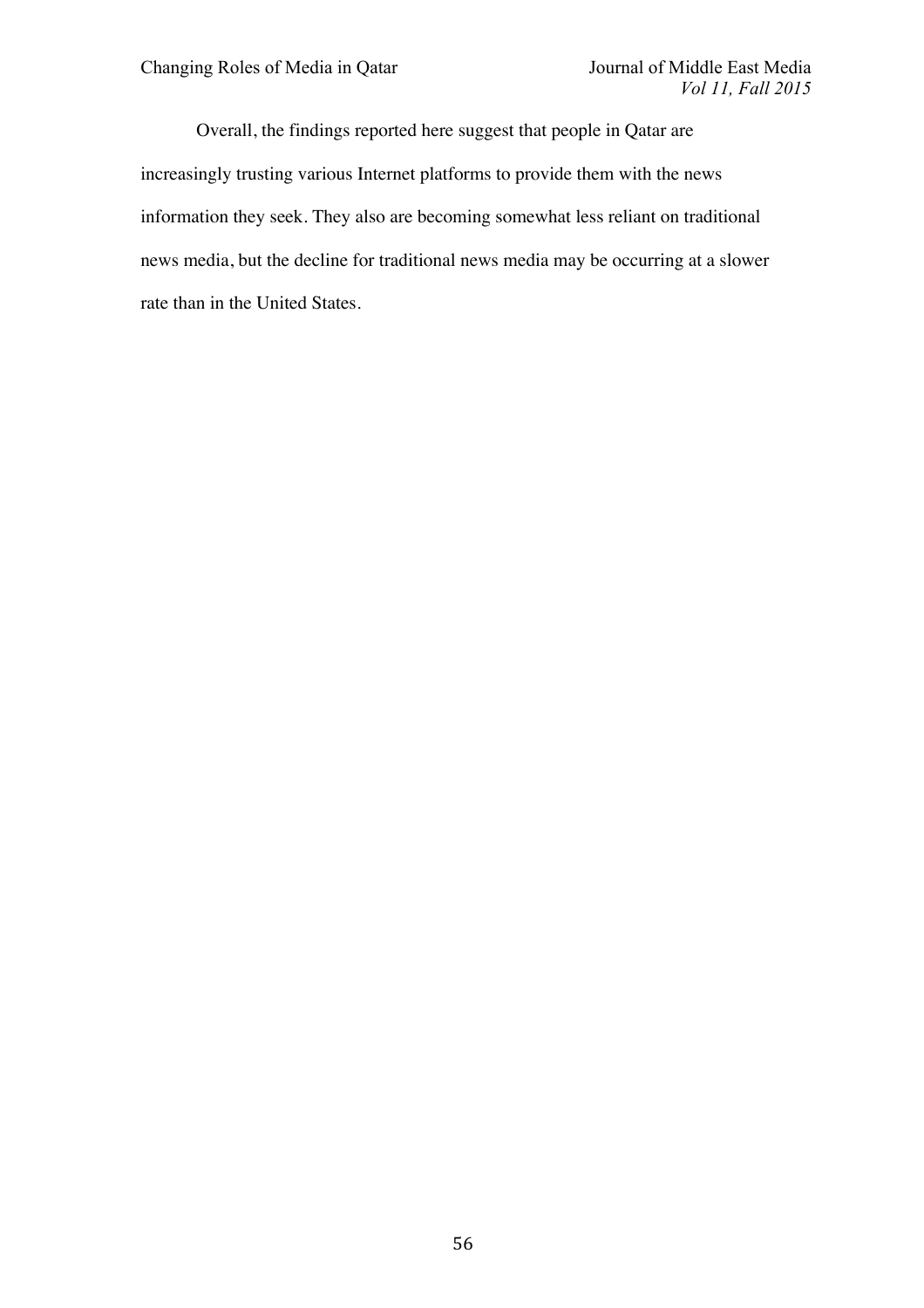# **References**

- Aref, N. (2013). 'Online News Information Seeking: An Analysis of the Usage of Search Engines vs. Social Networks in Egypt'. *Journal of Middle East Media, 9*(1), 46-68.
- Central Intelligence Agency World Factbook (2015). Qatar. Retrieved February 28,

2015 from https://www.cia.gov/library/publications/the-worldfactbook/geos/qa.html

- Dennis, E. E., Martin, J. D., and Wood, R. (2014). Media use in the Middle East: An eight-nation survey. Retrieved November 30, 2014 from http://menamediasurvey.northwestern.edu/#
- Doctor, K. (2010). *Newsonomics: Twelve New Trends that Will Shape the News You Get.* New York: St. Martin's Press.
- Duggan, M. & Smith, A. (2013). Pew Research Center. Retrieved from http://www.pewinternet.org/2013/12/30/social-media-update-2013/.
- e-Marketer (2013). Digital set to surpass TV in time spent with US media. Retrieved September 5, 2014 from http://www.emarketer.com/Article/Digital-Set-Surpass-TV-Time-Spent-with-US-Media/1010096.
- Elareshi, M. & Gunter, B. (2012). 'Credibility of Televised News in Libya: Are International News Services Trusted More than Local News Services'? *Journal of Middle East Media, 8*(1), 1-24.
- el-Nawawy, M. (2006). 'US Public Diplomacy in the Arab World: The News Credibility of Radio Sawa and Television Alhurra in Five Countries'. *Global Media and Communication, 2*(2), 183-203.
- El-Shaarawi, S. (2014). Three years since the Arab Spring [Special Issue]. Arab Media and Society, Issue 19.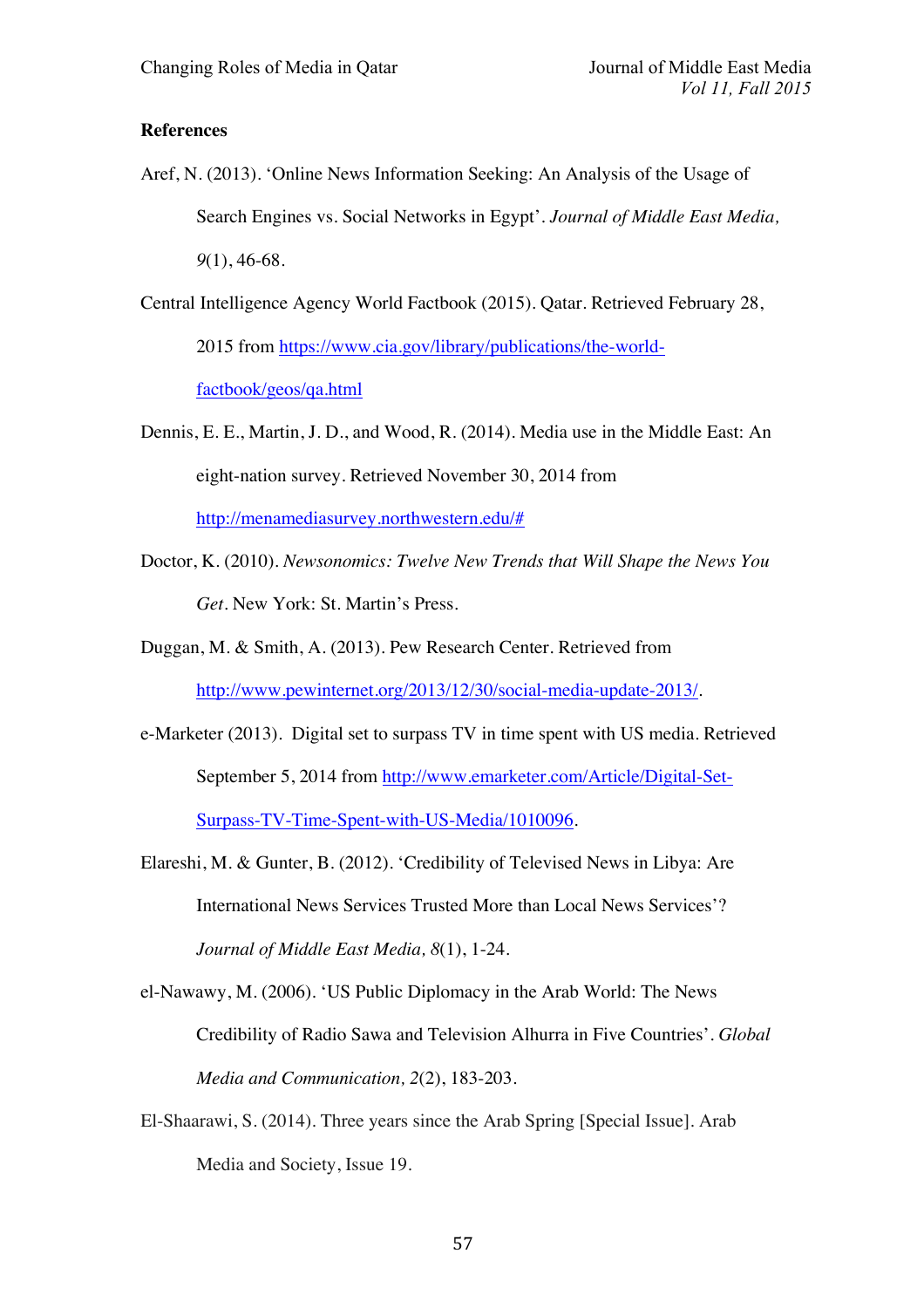General Social Survey (2013). 'General Social Survey, 1972-2010', retrieved 13 October 2013 from

http://www.icpsr.umich.edu/icpsrweb/ICPSR/studies/31521.

- Gueorguieva, V. (2007). 'Voters, MySpace and YouTube: The Impact of Alternative Communication Channels on the 2006 Election Cycle and Beyond'. *Social Science Computer Review, 25*, 1-13.
- Herring, E. P. (1938). 'How Does the Voter Make Up his Mind'? *Public Opinion Quarterly, 2*(1), 24-35.
- Internet World Stats (2014). Ten countries with the highest population in the world. Retrieved 14 November 2014 from

http://www.internetworldstats.com/stats8.htm

- Internet World Stats (2014). Top 50 Countries with the Highest Internet Penetration Rates—2013., retrieved 22 February, 2015 from http://www.internetworldstats.com/top25.htm
- Jones, R. (2014). Internet Ad Spend in MENA to triple PwC. Wall Street Journal Middle East. Retrieved from

http://blogs.wsj.com/middleeast/2014/06/10/internet-ad-spend-in-mena-totriple-pwc/

- Khondker, H. H. (2011). 'Role of the New Media in the Arab Spring'. *Globalizations, 8*(5), 6750679.zzk
- Koh, Y. & Vranica, S. (5 October 2013). 'Twitter advertisers say service needs more users'. *Wall Street Journal,* retrieved 13 October 2013 from http://online.wsj.com/news/articles/SB10001424052702303492504579115753 167390832
- Kraut, R., Lundmark, V., Patterson, M., Kiesler, S., Mukopadhyay, T., & Scherlis, W.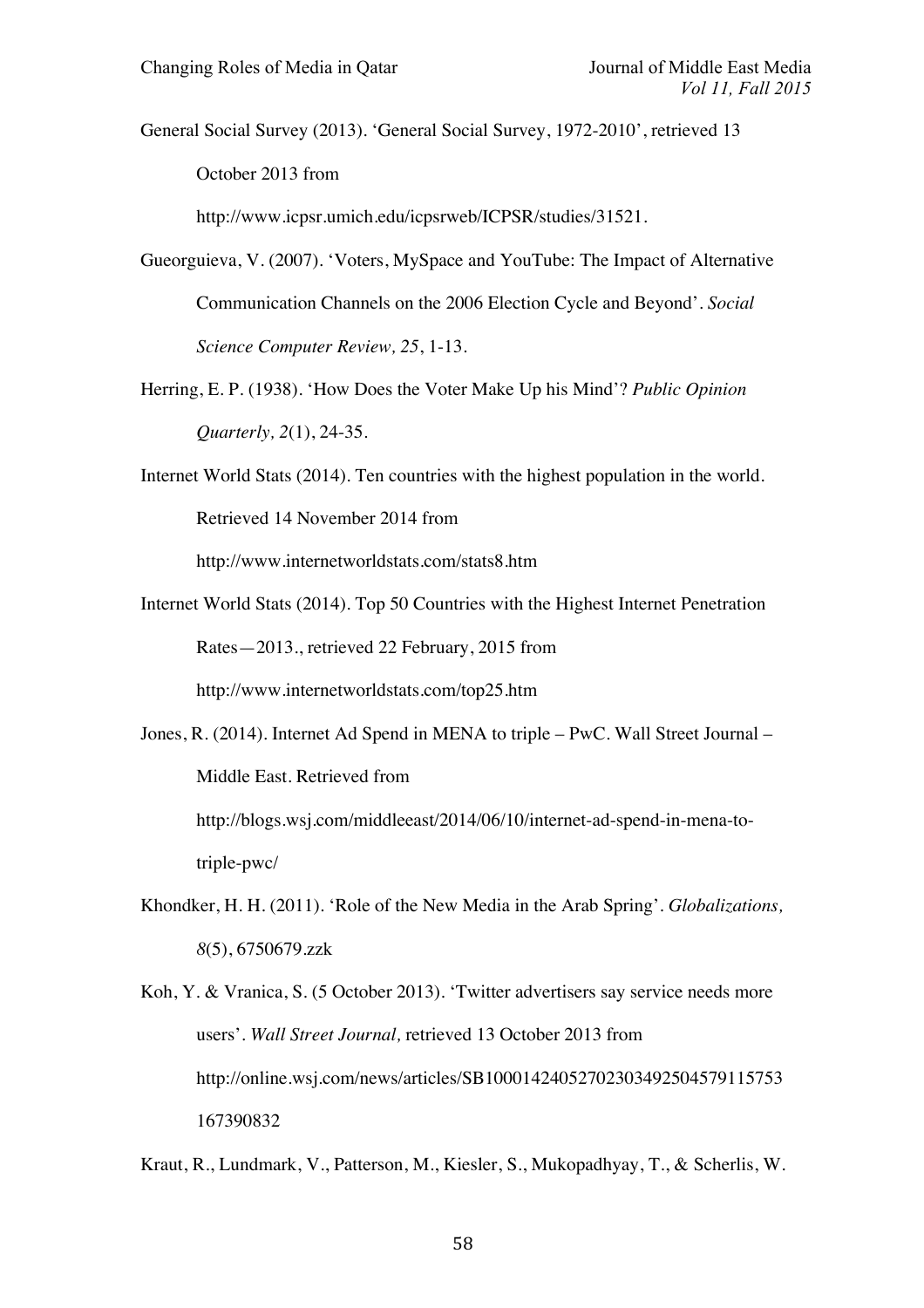(1998). Internet paradox: *A Social Technology That Reduces Social Involvement and Psychological Well-Being? American Psychologist, 53(9), 1017-1031.*

- Lehman-Wilzig, S., & Cohen-Avigdor, N. (2004). The natural life cycle of new media evolution Inter-media struggle for survival in the internet age. *New Media & Society*, *6*(6), 707-730.
- MAGNA Global (2014). MAGNA Global's advertising forecasts: US media owners advertising revenues to increase 6.0% in 2014. Retrieved September 5, 2014 from http://news.magnaglobal.com/article\_display.cfm?article\_id=1538.
- Matthes, J. (2008). Need for orientation as a predictor of agenda-setting effects. Causal evidence from a two-wave panel study. International Journal of Public Opinion Research, 20, 440-453.
- McCombs, M. E., Shaw, D. L., and Weaver, D. H. (2014). New directions in agendasetting theory and research. Mass Communication and Society, 17, 781-802.
- McCombs, M. & Shaw, D. (1972). The agenda-setting function of mass media. Public Opinion Quarterly, 36, 176-187.
- Meeds, R., Al-Emadi, D. A. & Diop, A. (2013). 'Trusted News Sources' Measures and their Relationships to Social and Public Attitudes: Findings from the First Annual Omnibus Survey of Life in Qatar'. *Journal of Middle East Media, 9*(1), 1-23.
- Meraz, Sharon. (2011) The fight for 'how to think': Traditional media, social networks, and issue interpretation. *Journalism* 12, 107-127.
- Najjar, A. (2010). 'Othering the Self: Palestinians Narrating the War on Gaza in the Social Media'. *Journal of Middle East Media, 6*(1).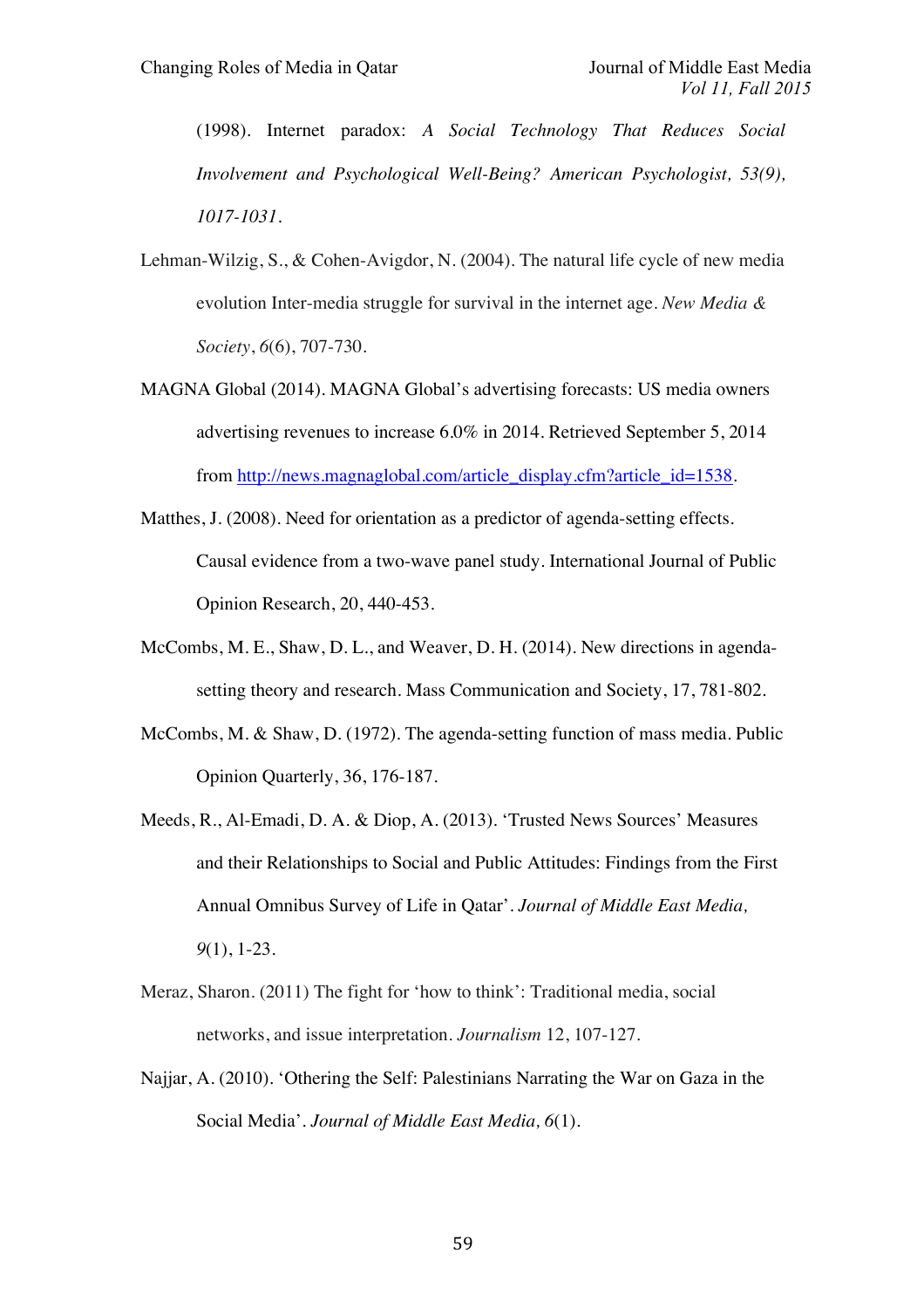Northwestern University in Qatar (2013). Arab Media Use Study. Retrieved February 28, 2015 from

http://menamediasurvey.northwestern.edu/#section=media\_reliability&q=1.

- Pew Research Center (2014). 8 takeaways about social media and news. Retrieved November 15, 2014 from http://www.journalism.org/2014/03/26/8-keytakeaways-about-social-media-and-news/
- Radcliffe, D. (January 26, 2014). Infographic: Understanding social media in the Middle East. *Digital Qatar: Qatar's Tecnology Hotspot*. Retreived March 25, 2015 from http://www.digitalqatar.qa/en/2014/01/26/infographicunderstanding-social-media-in-the-middle-east/.
- Reninsland, A. (April 12, 2012). Internet censorship listed: How does each country compare? *The Guardian*. Retrieved February 28, 2015 from http://www.theguardian.com/technology/datablog/2012/apr/16/internetcensorship-country-list#data.
- Shaw, D., McCombs, M., Tran, H. & McKeever, R. (2010). Imagining community: Media agenda setting, social melding and mediamorphosis, a meta analysis. Proceedings of the  $8<sup>th</sup>$  International Symposium: Communication in the new Millenium. Andolu, Turkey, May 23-26.
- Sterling, G. (2013). State of the news media: Everything in decline but digital. Marketing Land. Retrieved September 5, 2014 from http://marketingland.com/state-of-the-news-media-everything-in-decline-butdigital-36477.
- Vargo, C. J., Guo, L., McCombs, M., & Shaw, D. L. (2014). Network issue agendas on Twitter during the 2012 US presidential election. *Journal of Communication*, *64*(2), 296-316.